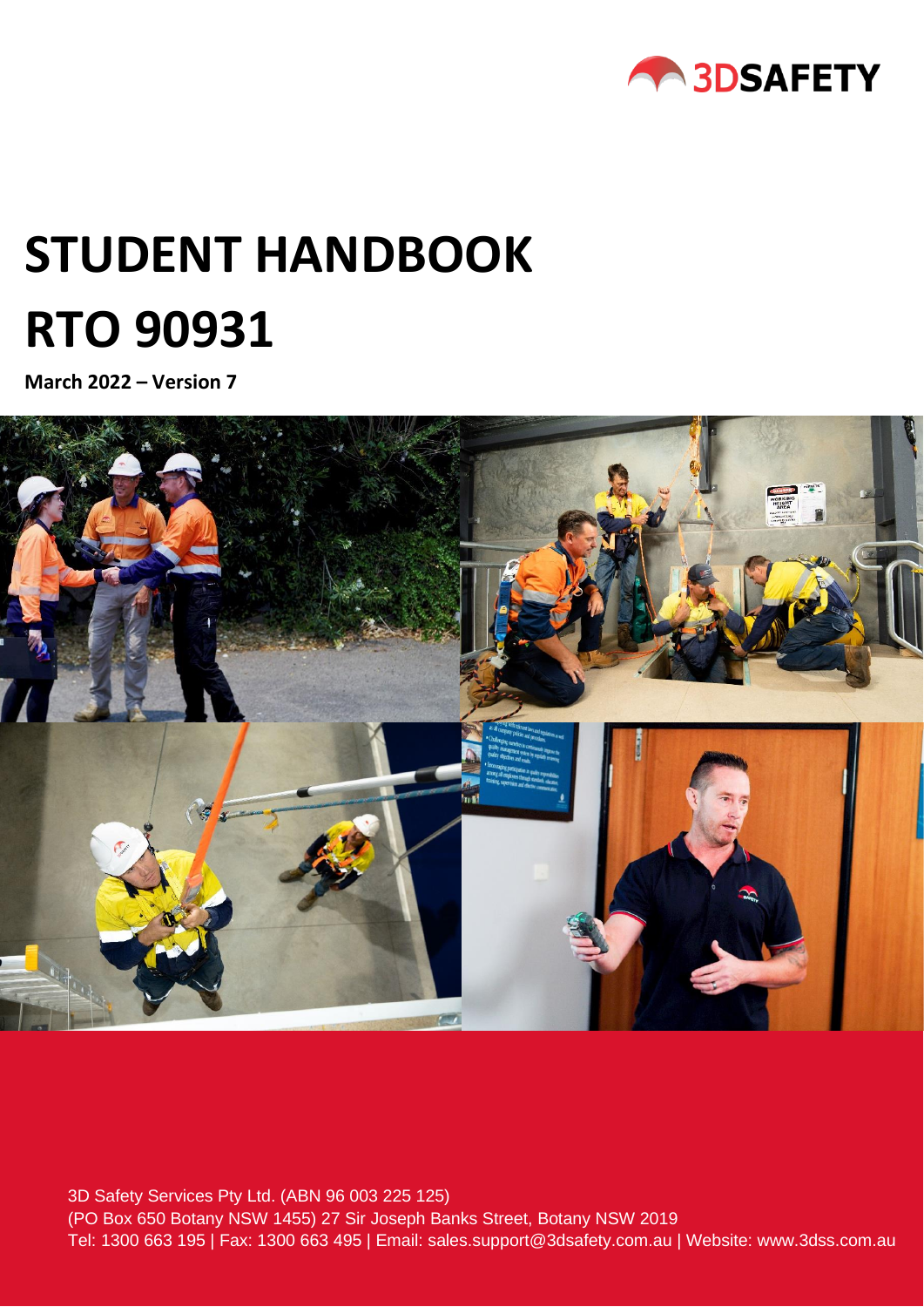

<span id="page-1-0"></span>

| OVERVIEW OF 3D SAFETY SERVICES Pty Ltd |                                                             |  |  |
|----------------------------------------|-------------------------------------------------------------|--|--|
| Code                                   | RTO 90931                                                   |  |  |
| Legal name                             | 3D Safety Services Pty Ltd                                  |  |  |
| <b>Trading name</b>                    | 3D Safety Services Pty Ltd                                  |  |  |
| <b>Status:</b>                         | Current                                                     |  |  |
| ABN:                                   | 96003225125                                                 |  |  |
| <b>ACN:</b>                            | 003225125                                                   |  |  |
| <b>Regulator:</b>                      | Australian Skills Authority (ASQA)                          |  |  |
| <b>Start date:</b>                     | 01 Mar 2016                                                 |  |  |
| End date:                              | 28 Feb 2023                                                 |  |  |
| <b>Legal Authority:</b>                | National Vocation Education and Training Regulator Act 2011 |  |  |
| CEO:                                   | <b>Tony Conacher</b>                                        |  |  |
| <b>Head Office:</b>                    | 27 Sir Joseph Banks Street, Botany, NSW 2019                |  |  |
| <b>Postal Address:</b>                 | PO Box 650, Botany NSW 1455                                 |  |  |
| <b>Phone:</b>                          | 1300 663 195                                                |  |  |
| Email:                                 | sales.support@3dsafety.com.au                               |  |  |
| <b>Website:</b>                        | www.3dss.com.au                                             |  |  |
| Scope:                                 | HLTAID009 Provide cardiopulmonary resuscitation             |  |  |
|                                        | MSMPER200 Work in accordance with an issued permit          |  |  |
|                                        | MSMPER201 Monitor and control work permits                  |  |  |
|                                        | MSMPER202 Observe permit work                               |  |  |
|                                        | MSMPER205 Enter confined space                              |  |  |
|                                        | MSMPER300 Issue work permits                                |  |  |
|                                        | MSMWHS201 Conduct hazard analysis                           |  |  |
|                                        | MSMWHS216 Operate breathing apparatus                       |  |  |
|                                        | MSMWHS217 Gas test atmospheres                              |  |  |
|                                        | RIIRIS201E Conduct local risk control                       |  |  |
|                                        | RIIWHS202E Enter and work in confined spaces                |  |  |
|                                        | RIIWHS204E Work safely at heights                           |  |  |
|                                        | UETDRRF004 Perform rescue from a live LV panel              |  |  |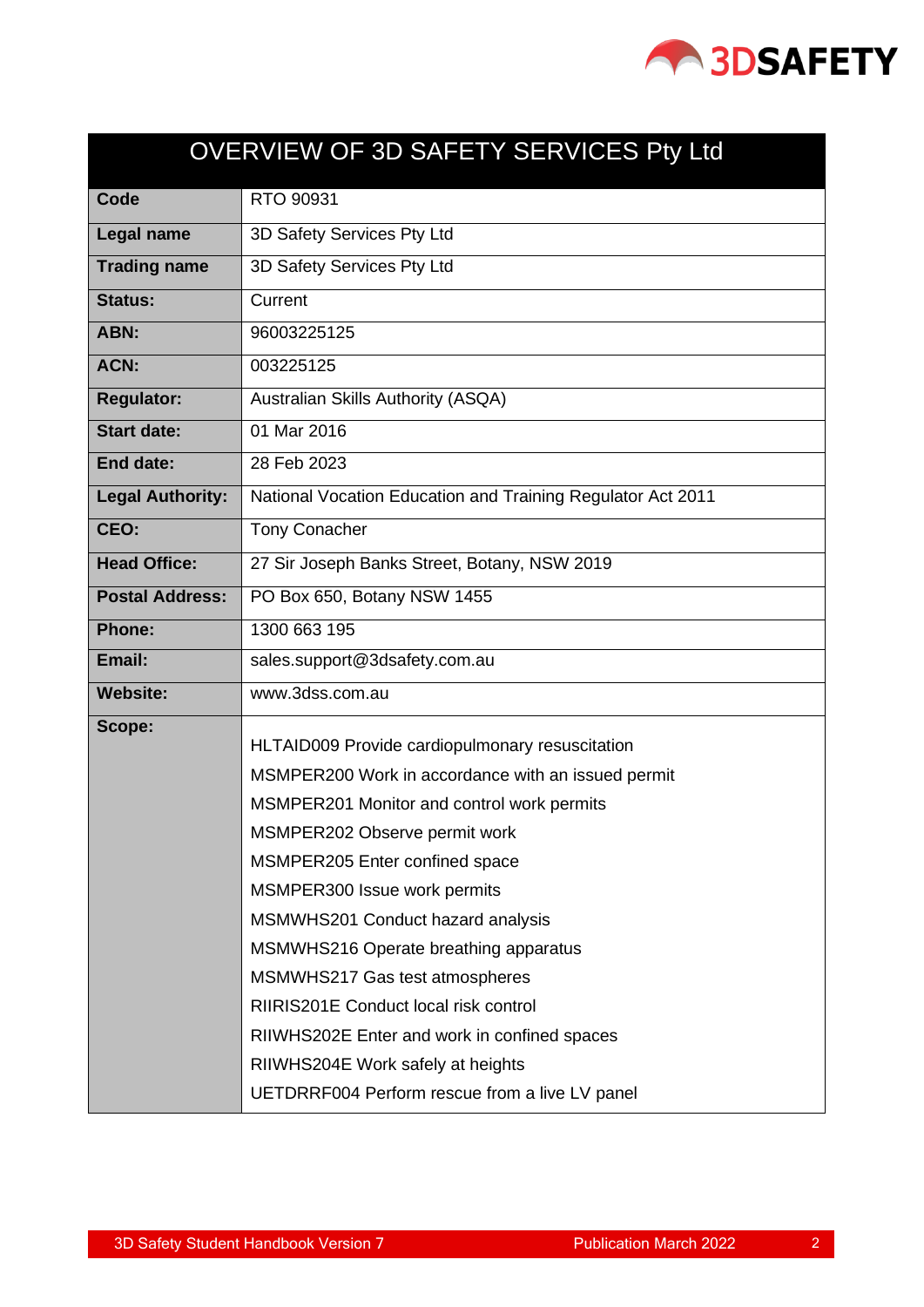

# **Table of Contents**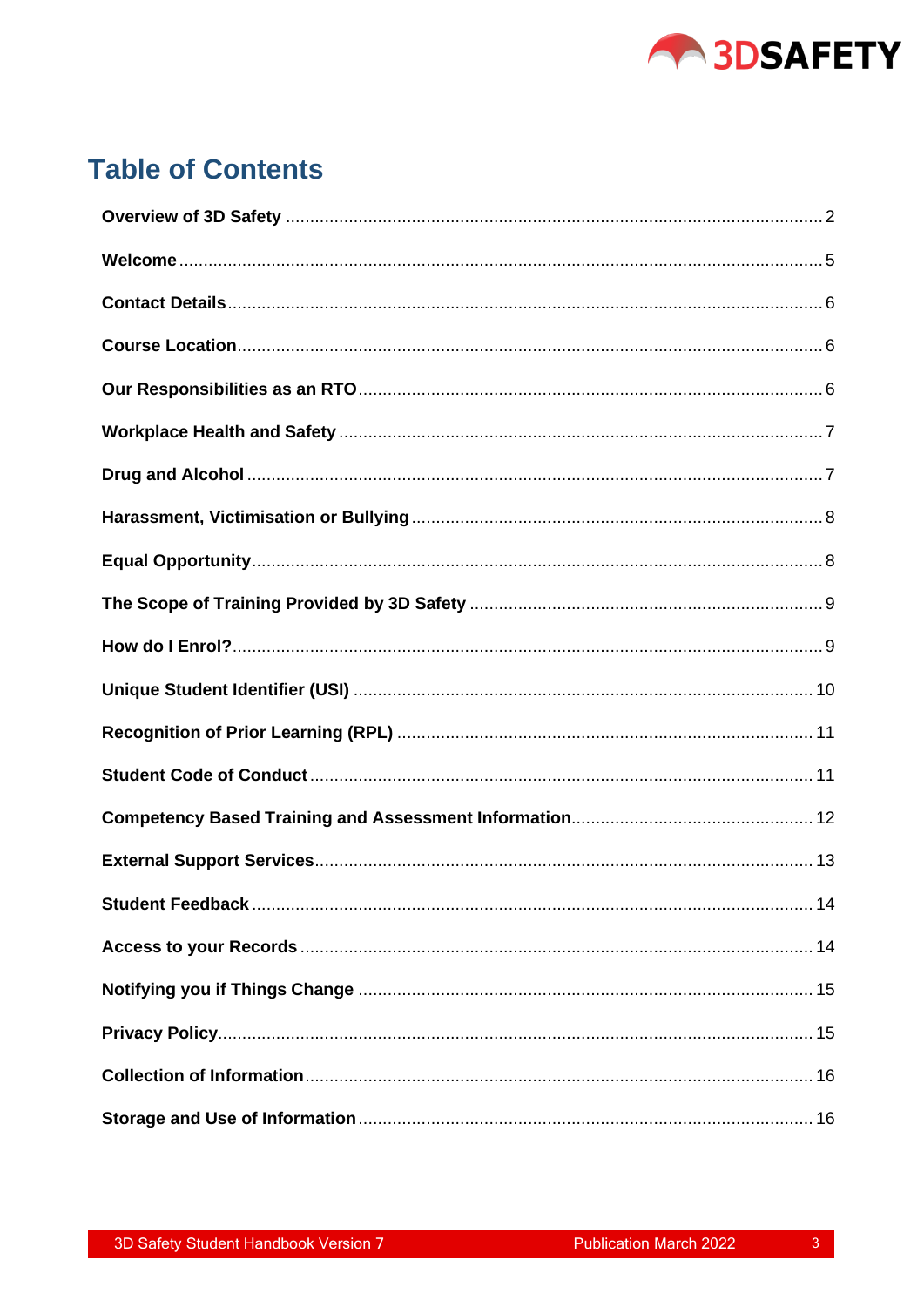# **ABSAFETY**

 $\overline{4}$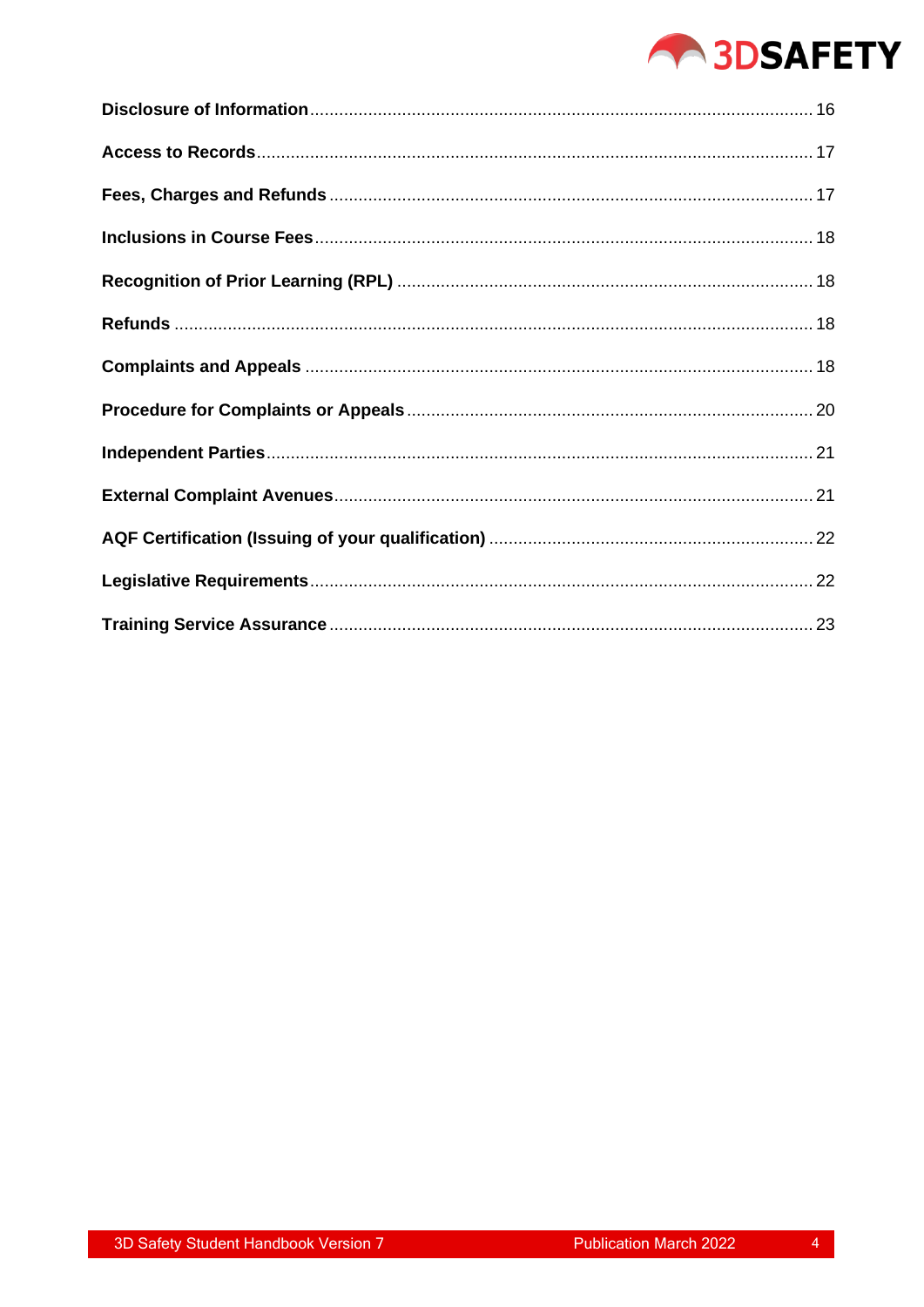

# <span id="page-4-0"></span>**Welcome**

Thank you for choosing 3D Safety Services for your training and assessment requirements. This student handbook is designed to guide you through your course and outline our approach to providing you with a safe, fair and supported environment to participate in training and assessment.

This handbook does not provide you with specific information about a particular course offered by 3D Safety. This information is contained in the Course Brochure which is supplied separately.

3D Safety is a wholly Australian owned company founded in 1987 with offices in Sydney, Newcastle, Brisbane and Melbourne.

We are a nationally recognised training organisation (RTO 90931) registered through the Australian Skills Quality Authority (ASQA).

3D Safety is a market leader in the areas of Compliance Management, OHS and Industry specific Safety Training. We deliver a Nationally Accredited qualification via training faceto-face and in the workplace training.

As a Registered Training Organisation (RTO), 3D Safety is obliged to inform all of our customers and training/assessment participants of the legislative requirements that may affect their participation in Vocational Education and Training (VET).

Our Trainer/Assessors are all experienced trade qualified trainers and have demonstrated significant industry experience and undergone rigorous training with have a proven track record of delivering public and in-house training. We promote excellent performance through leadership and professional development.

3D Safety strictly adheres to the *Standards for RTOs* 2015 to continue delivering training services of the highest quality to learners in Australia.

We hope you enjoy your training/assessment experience with 3D Safety Services.

#### **Tony Conacher**

Manager Director 3D Safety Services Pty Ltd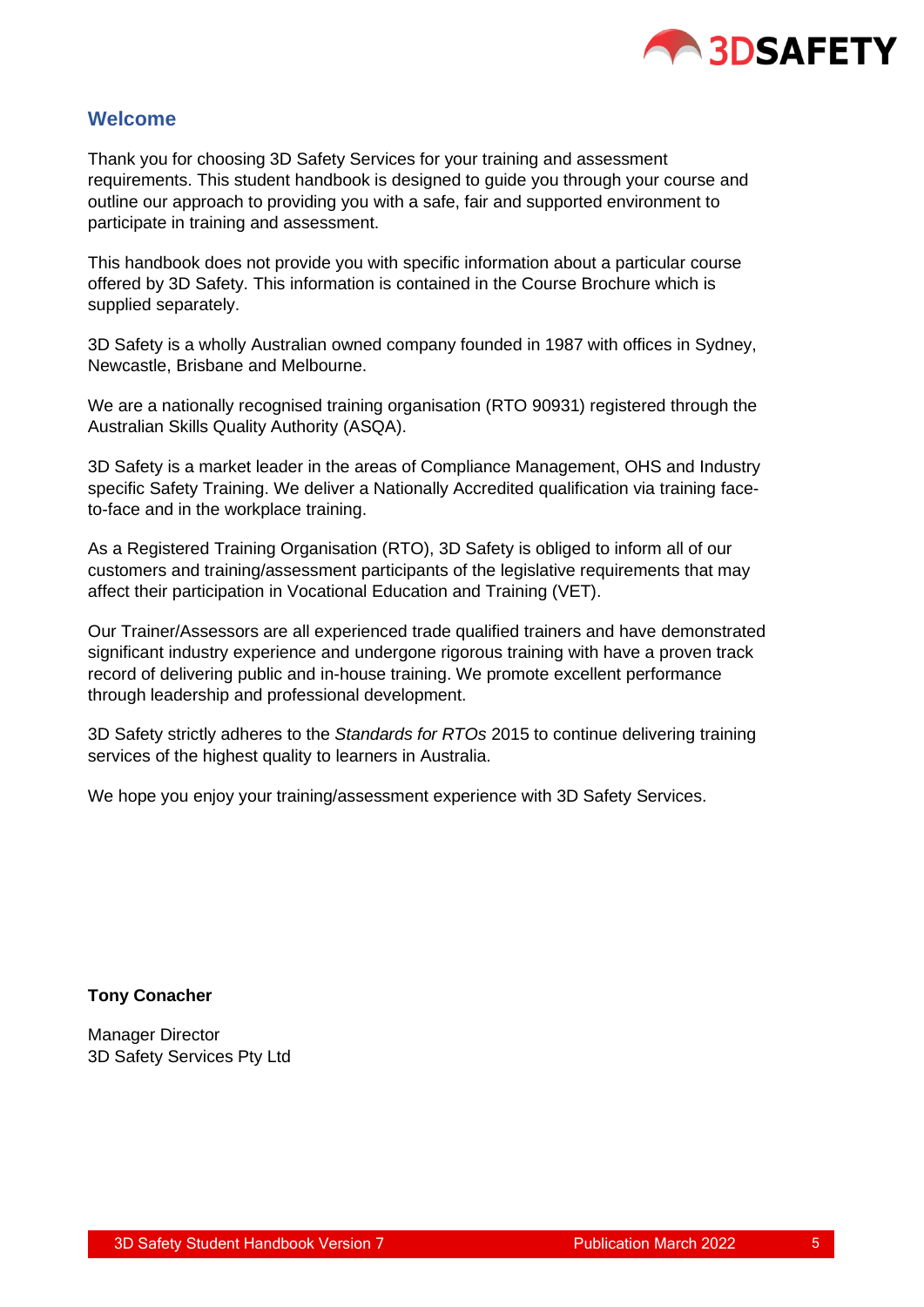

# <span id="page-5-0"></span>**Contact Details**

If you need to contact us, please use these details.

| <b>Phone:</b> | 1300 995 163                  |
|---------------|-------------------------------|
| Email:        | sales.support@3dsafety.com.au |
| Letter:       | PO Box 650 Botany, NSW, 1455  |
| Web:          | www.3dss.com.au               |

# <span id="page-5-1"></span>**Course Location**

Classes will be delivered in our training facility at our Newcastle Office.

| <b>Address:</b>      | 1/15 Billbrooke Close, Cameron Park             |
|----------------------|-------------------------------------------------|
| <b>Course times:</b> | 7.20am for a $7.30$ am start $-3.30$ pm finish. |



Attendees are to wear work clothes (long sleeve shirt and long trousers), enclosed shoes and bring a pen.

The venue offers a comfortable learning environment as well as the necessary equipment to ensure high-quality training, such as dedicated training room.

**Parking -** please park on Billbrooke Close. All parking spaces within the complex are numbered and reserved for unit owners. Please do not park in these spaces.

# <span id="page-5-2"></span>**Our Responsibilities as an RTO**

As a Registered Training Organisation (RTO) registered with the Australian Skills Quality Authority (ASQA), 3D Safety has an obligation to ensure the quality of the nationally recognised training and assessments we deliver.

We must always comply with the *Standards for RTOs* 2015 which are part of the VET Quality Framework. To ensure compliance we have developed comprehensive internal policies, procedures and systems that guide our compliant operations and we must participate in audits with ASQA upon their request.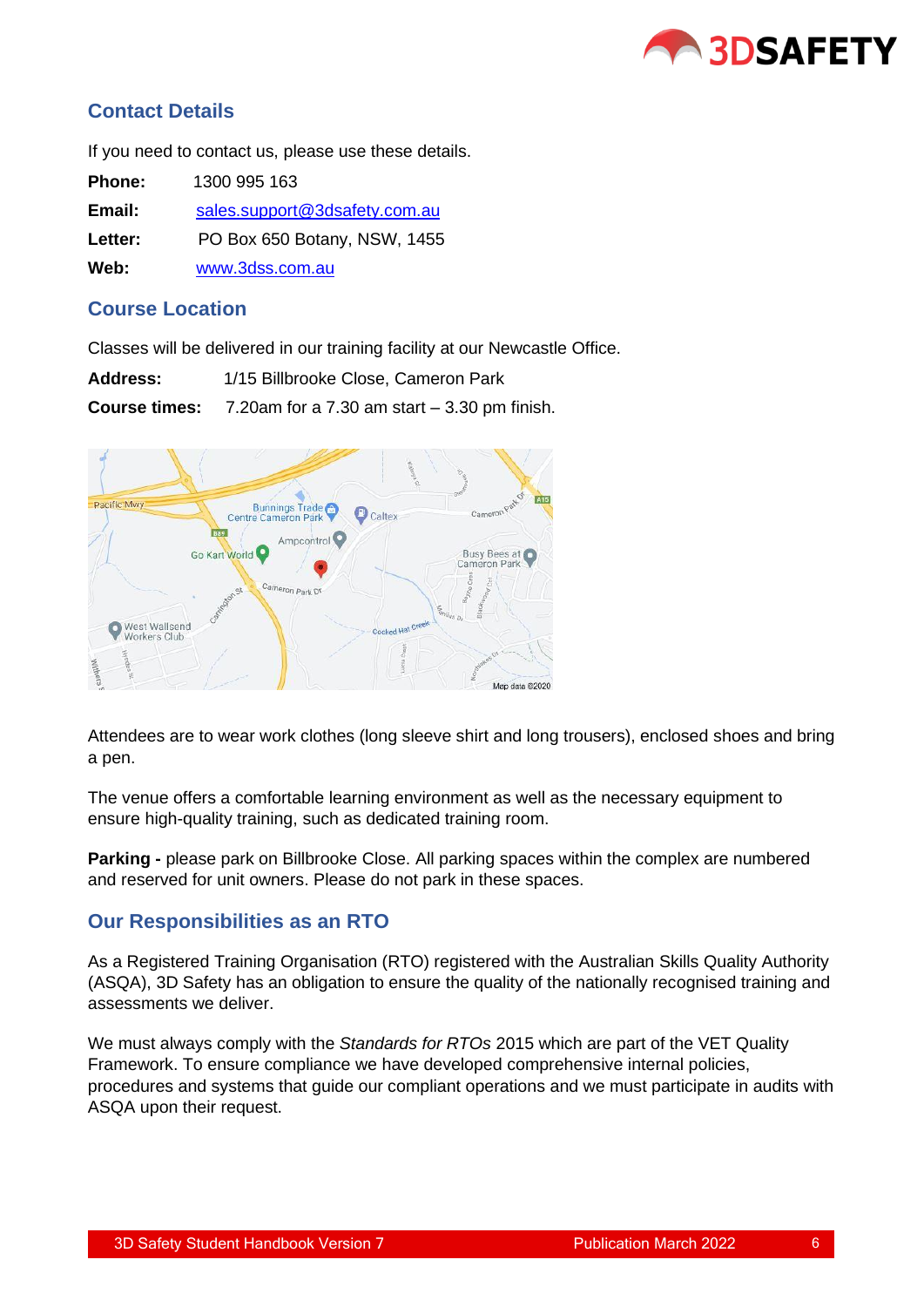

In addition, we must ensure that any third parties that we work with who have any involvement in your training and assessment comply as well. This includes our training partners, marketing agents and salespeople where applicable.

As an RTO we have the responsibility to issue your Australian Qualification Framework (AQF) certification documents in line with our issuance policy as outlined in this Handbook.

If at any time you feel we have not met our obligations as an RTO, you have the right to make a complaint following our Complaints and Appeals Policy outlined further on in this Handbook.

# <span id="page-6-0"></span>**Workplace Health and Safety**

Under the Workplace Health and Safety Act 2011, 3D Safety must provide a safe environment for both staff and learners, as well as providing information to staff and students in relation to health and safety and welfare.

3D Safety has policies and procedures in place to ensure your safety and on commencement of your course, you will be provided with information about health and safety.

As a student, you also have a responsibility to follow instructions, rules, and to behave in ways that are safe and do not endanger the health and safety of others. Always ensure that you:

- Immediately report hazards to your trainer/assessor.
- Seek assistance from a member of staff if you become ill or injured during training.
- Only assist another person who is ill or injured if it is safe to do so. If you're not sure, call on a member of staff for assistance.
- Complete an incident report as required.
- Ensure you are familiar with 3D Safety emergency evacuation procedures and in the case of an emergency, follow the instructions given to you.
- Do not smoke or drink alcohol on the premises.
- Observe basic hygiene practices since you will be working in close proximity with others.

# <span id="page-6-1"></span>**Drug and Alcohol**

The Drug and Alcohol procedure applies to all 3D Safety workplaces. All workers, contractors and visitors are to be subject to the requirements of this procedure.

Safety, health and environment are a vital part of our business. 3D Safety and its workers have an obligation not to place the health of people at the workplace at risk.

The consumption of alcohol and or illegal drugs on company premises or work sites, or in other locations whilst participating in training or assessment services is prohibited.

Any 3D Safety worker, contractor or visitor found to be consuming alcohol or using illegal drugs or bringing alcohol or illegal drugs onto the premises or work sites for consumption is in breach of 3D Safety Alcohol and Drugs Procedure.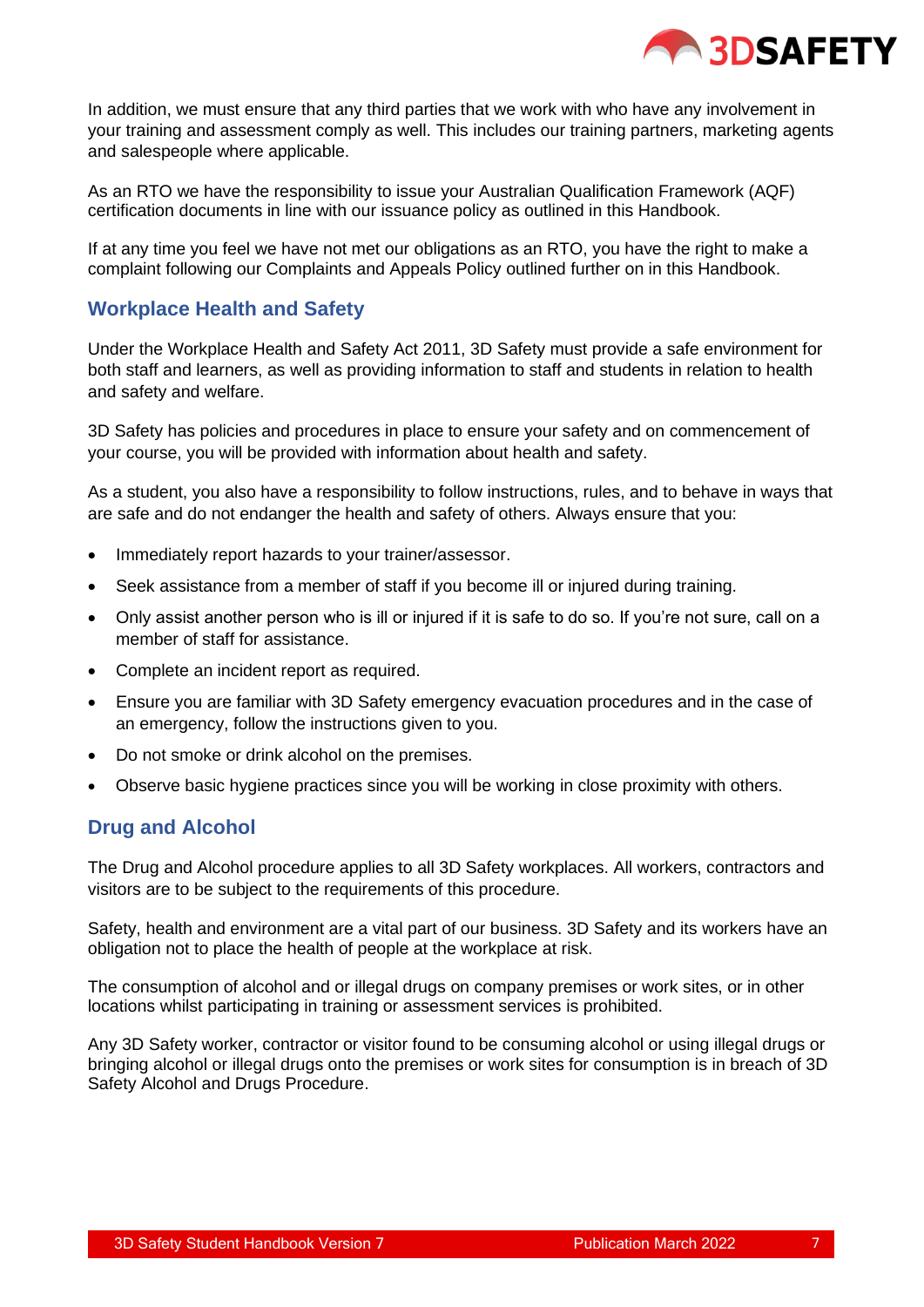

Any worker or learners attending work under the effects or influence of alcohol or illicit drugs will not be permitted to commence or continue work. A breach of this procedure shall lead to disciplinary action, which may include withdrawal from the course.

3D Safety's overall commitment is to the Health and Safety of all employees, contractors and visitors.

The purpose of this procedure is to establish a systematic process to identify and manage Work Health and Safety (WHS) risks associated with the effects of alcohol and any other drugs in the workplace. Any concerns should be reported to a manager/supervisor immediately.

This procedure adopts and is consistent with the requirements of: Work Health and Safety Act 2011 (NSW)

# <span id="page-7-0"></span>**Harassment, Victimisation or Bullying**

3D Safety is committed to providing all people with an environment free from all forms of harassment, victimisation and bullying. 3D Safety will not tolerate any behaviour that harms, intimidates, threatens, victimises, offends, degrades, or humiliates another person.

Anti-discrimination law defines harassment as any form of behaviour that you do not want, that offends, humiliates or intimidates you, and that creates a hostile environment.

Victimisation is where a person is treated unfairly because they have made a discrimination complaint.

Bullying is verbal, physical, social or psychological abuse by a staff member or student. Bullying falls under health and safety legislation.

# <span id="page-7-1"></span>**Equal Opportunity**

The principles and practices adopted by 3D Safety aim to ensure that current and prospective students are treated fairly and equitably in their dealings with 3D Safety.

All students will be treated considerately and expeditiously throughout the process of enquiry, selection and enrolment, and throughout their participation in a course.

3D Safety provides equity in access to the level of training and support required by each student irrespective of their race, gender, culture, socio-economic background, or disability.

All students are supported in a manner that enables them to achieve their full potential and success in their training outcomes.

<span id="page-7-2"></span>All students are provided with opportunities to develop and successfully gain skills, knowledge and experience through education and training.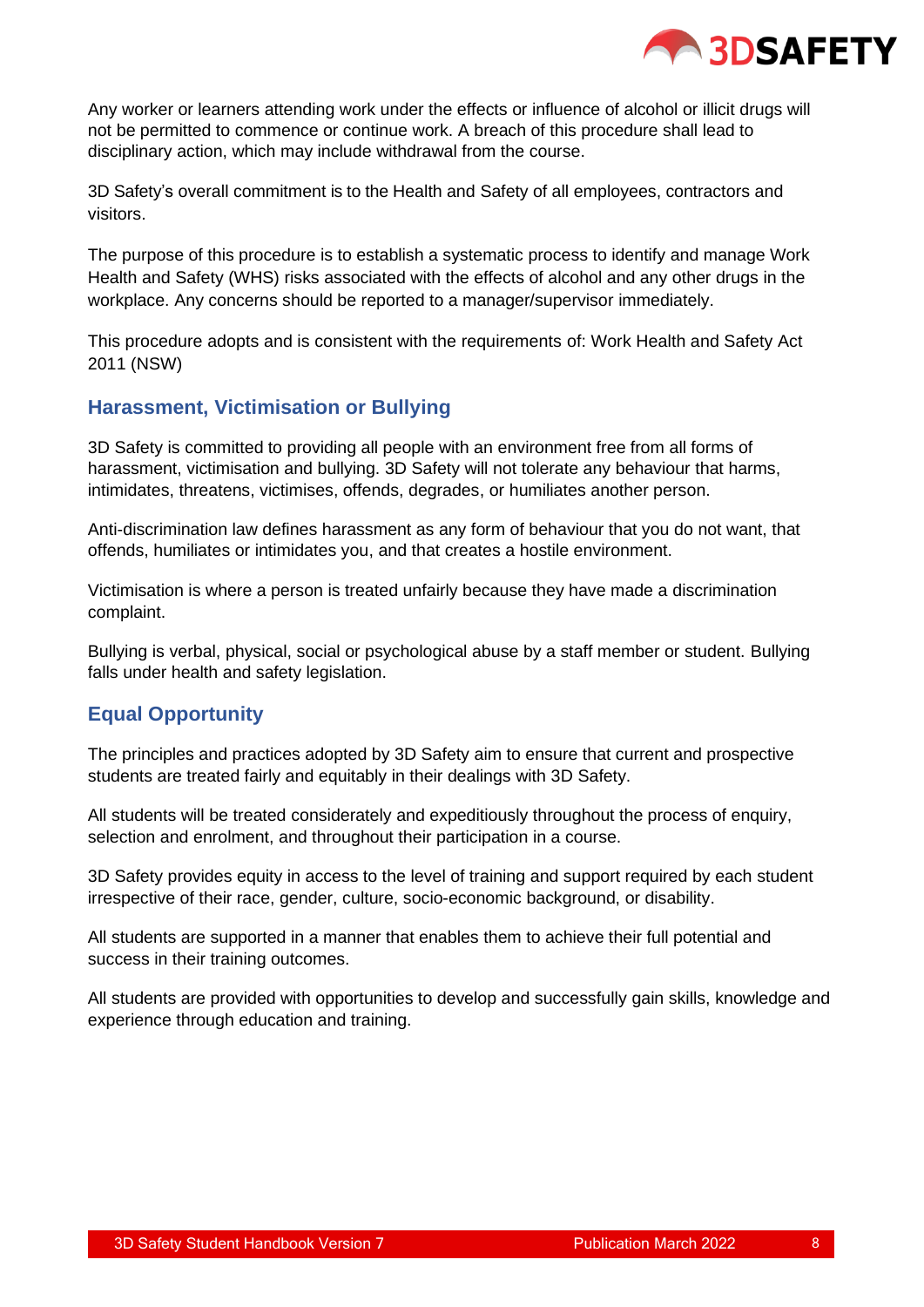

# **The Scope of Training Provided by 3D Safety**

3D Safety offers the following accredited courses and units of competency from Training Packages:

- HLTAID009 Provide cardiopulmonary resuscitation
- MSMPER200 Work in accordance with an issued permit
- MSMPER201 Monitor and control work permits
- MSMPER202 Observe permit work
- MSMPER205 Enter confined space
- MSMPER300 Issue work permits
- MSMWHS201 Conduct hazard analysis
- MSMWHS216 Operate breathing apparatus
- MSMWHS217 Gas test atmospheres
- RIIRIS201E Conduct local risk control
- RIIWHS202E Enter and work in confined spaces
- RIIWHS204E Work safely at heights
- UETDRRF004 Perform rescue from a live LV panel

#### <span id="page-8-0"></span>**How do I Enrol?**

Enrolment is initiated by you contacting 3D Safety. To apply to enrol in a course, you must either complete an online enrolment at [www.3dss.com.au](http://www.3dss.com.au/) or you can request one by emailing: [sales.support@3dsafety.com.au.](mailto:sales.support@3dsafety.com.au)

The student handbook is available on our website [www.3dss.com.au](http://www.3dss.com.au/) or can be provided on request by hard copy or email.

Upon approval of your enrolment, you will be sent further information about the next steps, and how you can get started in your course.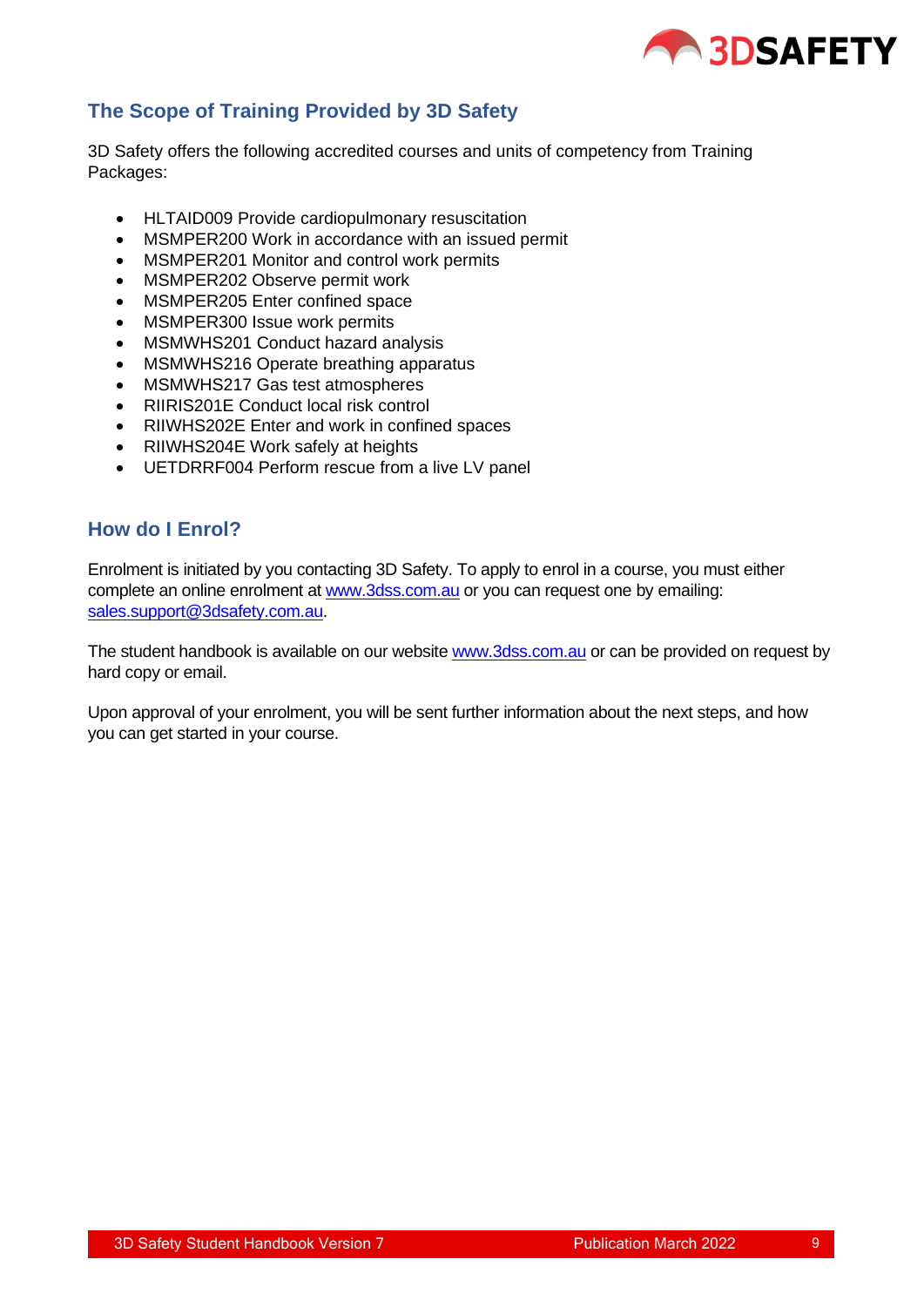

# <span id="page-9-0"></span>**Unique Student Identifier (USI)**

All students enrolling in a qualification with 3D Safety will be required to supply a unique student identifier (USI). A USI is a reference number made up of numbers and letters that create a secure online record of the Nationally Recognised Training completed by an individual.

From 2015, all students participating in Nationally Recognised Training must have a USI. The USI scheme will make it easier for you to find and collate your VET achievements into a single authenticated transcript and will also ensure that your VET records are not lost.

3D Safety is unable to issue a qualification or a statement of attainment unless we have a valid USI.

This means that as a student you must either:

- Create a USI account by following this link: <https://www.usi.gov.au/students/create-usi>
- Provide us with your USI already obtained and evidence of your identification
- Or provide us with permission to access or create your USI on your behalf

If you are providing us with the authority to access or create your USI on your behalf, you must also provide a suitable form of identification – as listed on the USI Authority Form.

- Drivers' licence
- Australian passport
- Medicare card
- Certificate of registration of descent
- Citizenship certification
- Australian Visa
- ImmiCard

The ID that you provide will be destroyed once we have used it for this purpose. If you would like to create your own USI, please visit:

<span id="page-9-1"></span><http://www.usi.gov.au/Students/Pages/default.aspx>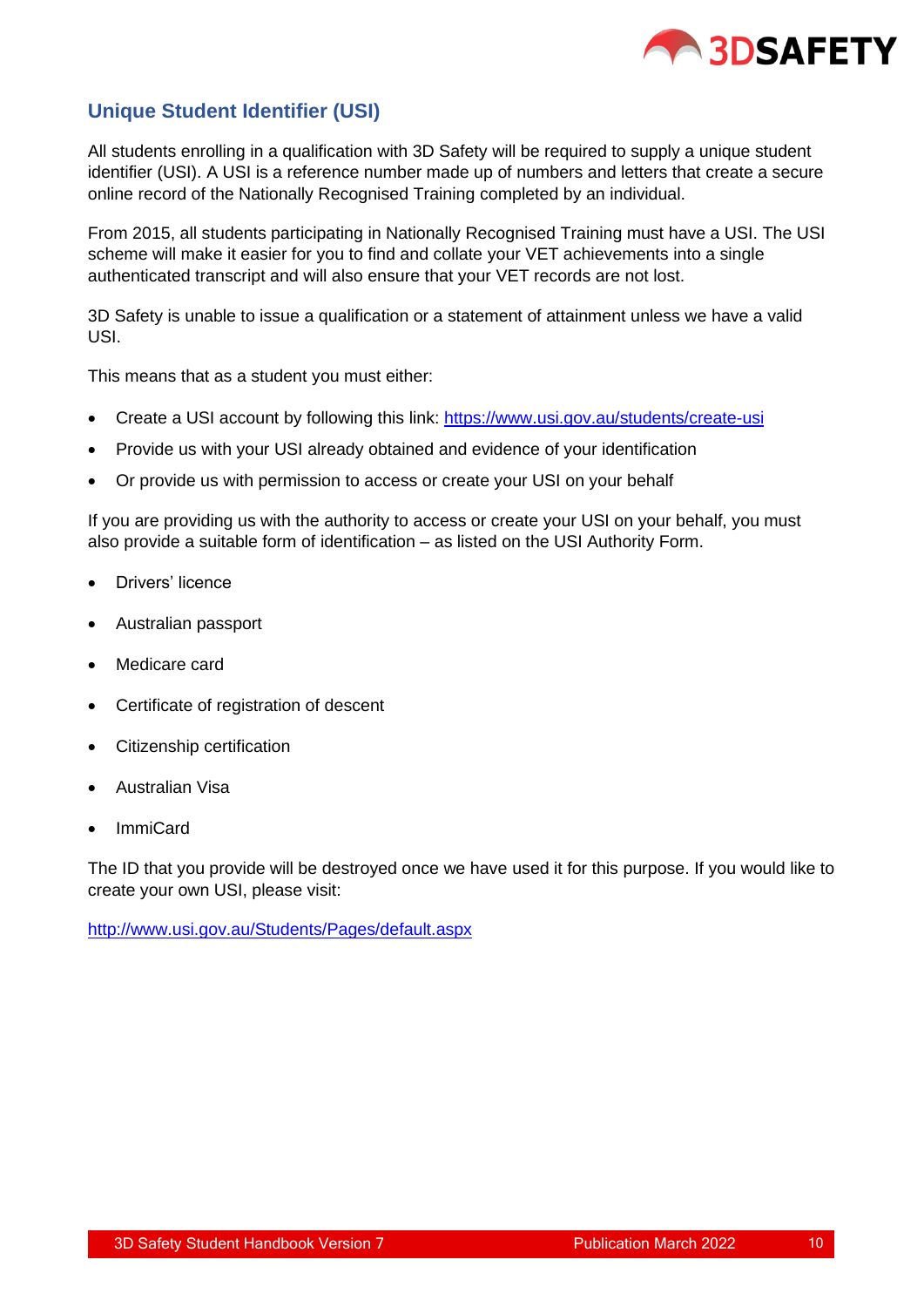

# **Recognition of Prior Learning (RPL)**

Recognition of Prior Learning (RPL) is an assessment process where skills and knowledge that you have gained through work and life experience and other unrecognised training can be formally recognised.

3D Safety has a process that has been structured to minimise the time and cost to applicants and provides a supportive approach to students wishing to take up this option. You should ideally apply for RPL at the time of enrolment.

If you think RPL is a suitable option for you, the first step is to contact your Trainer/Assessor or our office and have a conversation about whether RPL might be suitable for you. Suitability is often determined on how much experience you have in a certain area, your work history and previous training. If RPL is determined as a possibility for you, you will be provided with a kit that will guide you in working through each unit to determine relevant skills and experience and identify whether you would be able to provide the required evidence.

A Trainer/Assessor will be available to assist you throughout this process.

To apply for RPL, you will need to fill in a part of the kit and return it with an RPL Application Form. Your application will then be assessed for suitability and you will then be contacted by an assessor to progress the RPL process.

From here, usually, the RPL process involves gathering evidence to demonstrate skills, knowledge and experience, responding to questions, completing tasks and depending on the area, observation of your work skills in your workplace.

Fees are applicable for RPL and more information is available on request.

For more information about applying for RPL, contact our Newcastle Office on 1300 663 195.

# <span id="page-10-0"></span>**Student Code of Conduct**

#### **1. Students' Rights**

All students have the right to:

- Be treated fairly and with respect by all students and staff
- Learn from fully qualified and competent Trainers who assist learners to achieve the course outcomes.
- Learn in a supportive environment which is free from harassment, discrimination and victimisation.
- Learn in a healthy and safe environment where the risks to personal health and safety are minimised.
- Have their prior learning recognised.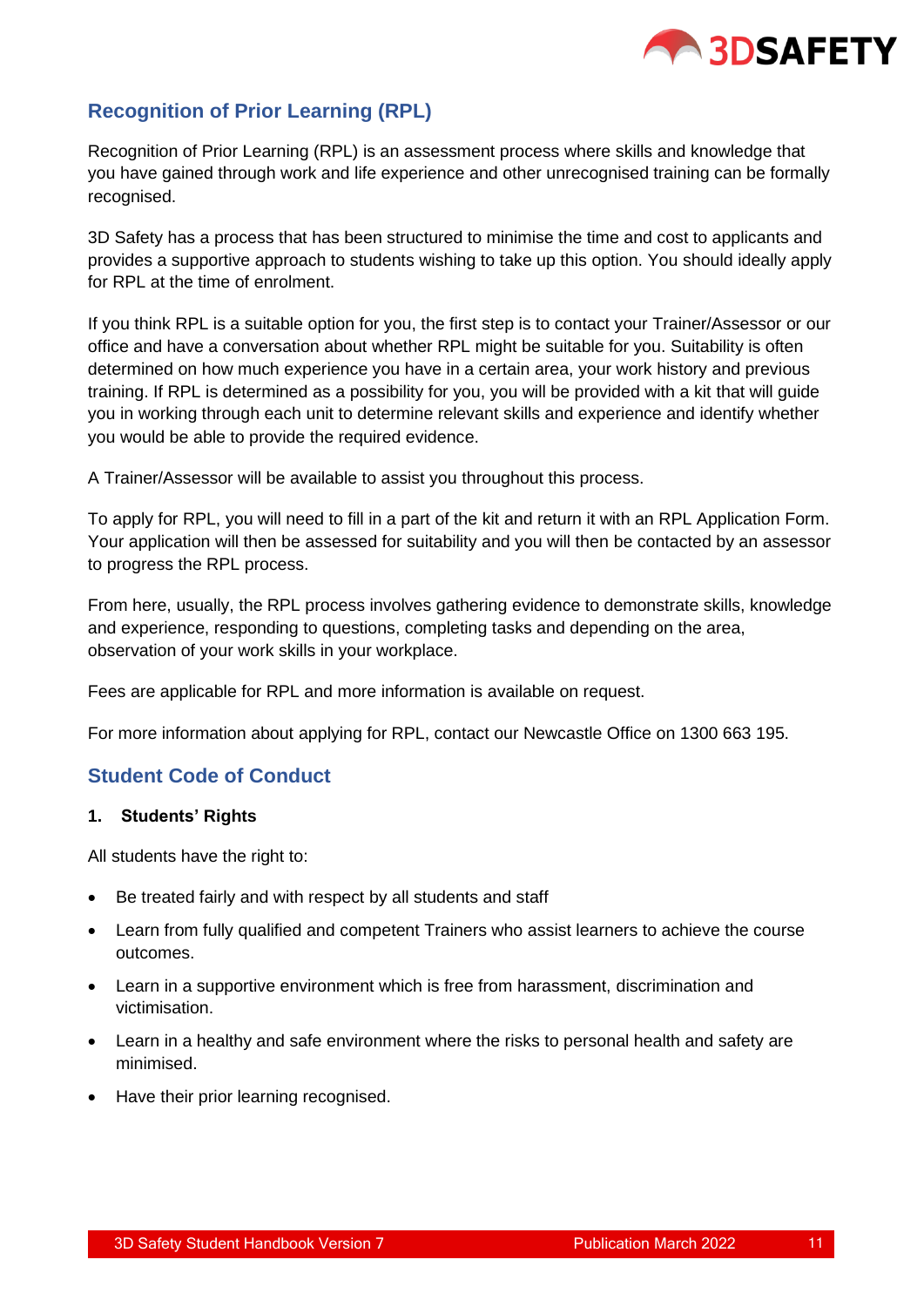

- Have their personal details and records kept private and secure according to our Privacy Policy.
- Access the information 3D Safety holds about them.
- Have their complaints and appeals dealt with fairly, promptly, confidentially, and without reprisal.
- Receive training, assessment, and support services that meet their individual needs.
- Be given clear and accurate information about their course, training, and assessment arrangements
- Access the support they need to effectively participate in their training program
- Provide feedback to 3D Safety on the client services, training, assessment and support services they receive

#### **2. Students are responsible for:**

- Reading this Student Handbook and confirming that it is all understood
- Seeking explanation of participant rights and responsibilities when in doubt
- Treating all people with fairness and respect and not do anything that could offend, embarrass or threaten others
- Not harass, victimise, discriminate against or disrupt others
- Treat all others and their property with respect
- Respect the opinions and backgrounds of others
- Follow all safety policies and procedures as directed by staff
- Report any perceived safety risks as they become known
- Notify us if any of their personal or contact details change
- Provide relevant and accurate information to 3D Safety in a timely manner
- Hand in all necessary paperwork and assessment tasks

# <span id="page-11-0"></span>**Competency Based Training and Assessment Information**

The training and assessment offered by 3D Safety focuses on providing you with the knowledge and skills required for the standard of performance required in the workplace. This is known as competency-based training and assessment.

Each of the components of your course is a "unit of competency". Each unit of competency is related to the specific skills and knowledge required in the workplace.

For each course, 3D Safety uses a variety of assessment methods including:

• Written assessments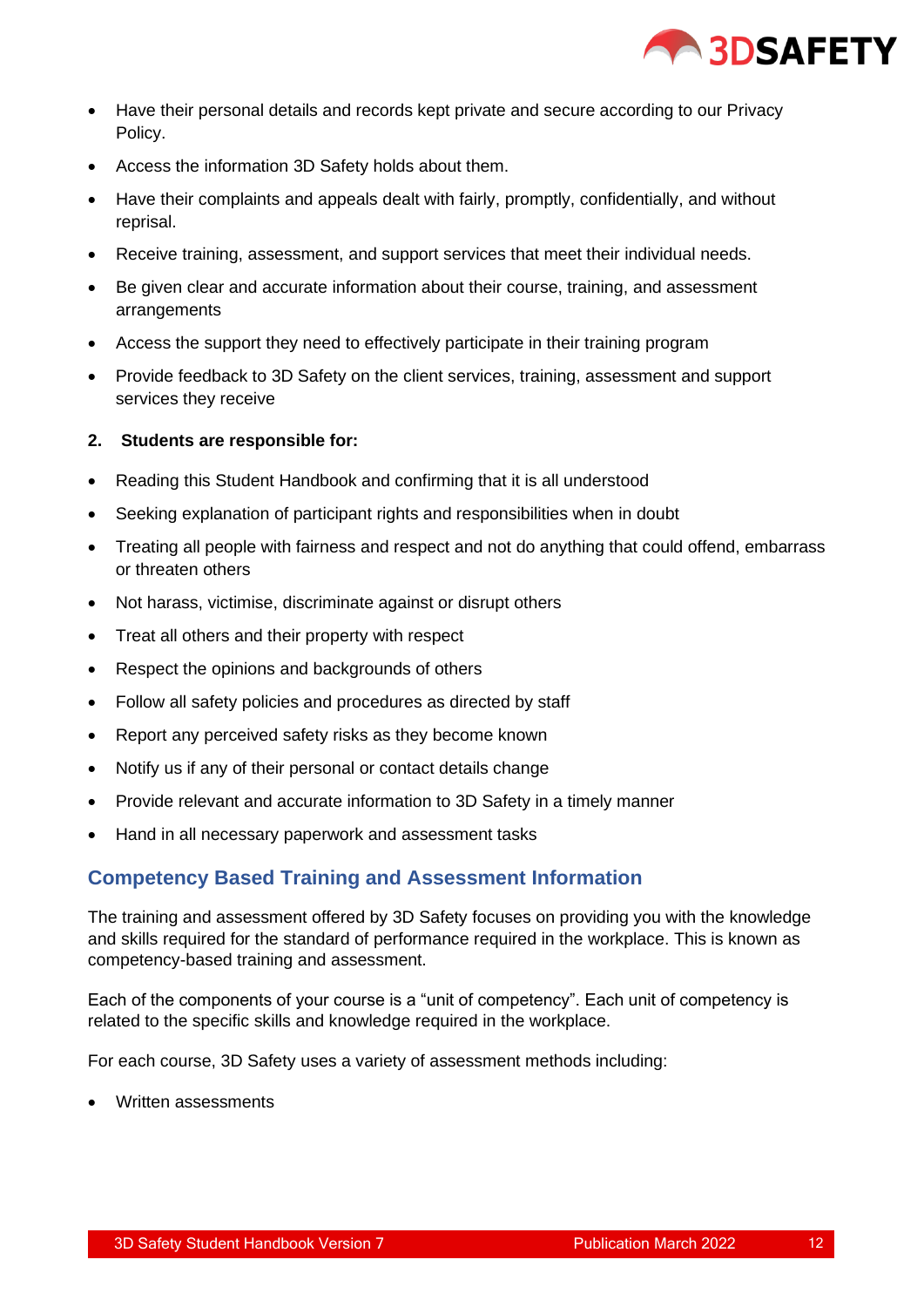

- Demonstration
- Direct observation
- Practical observation
- Oral questioning

At the beginning of the course, your assessor will go through the assessment process with you and you will be given all the details about the assessment requirements and be informed of any relevant practical assessments that will be conducted.

Written and theoretical tasks will be assessed on the day of the course. Each task will be marked as "Competent" (C) or" Not Yet Competent" (NYC).

A unit or module will be marked as Competent once all tasks for the unit or module have been marked as capable.

3D Safety is bound by a code of conduct to ensure assessments are valid, reliable, flexible and fair. The trainer/assessor will pursue evidence to confirm the achievement of the stated competencies in your course meet the Principals of assessment and the Rules of evidence as outlined in the *Users' Guide to the Standards for RTOs 2015*:

<https://www.asqa.gov.au/standards/chapter-4/clauses-1.8-1.12>

Students have the right to make an appeal against an assessment decision by following the Complaints and Appeals Policy and Procedure, as outlined in the Student Handbook.

If you do not agree with any assessment decision, you can lodge an assessment appeal. Please refer to the Complaints and Appeals section in this handbook for information about how to lodge an appeal*.*

# <span id="page-12-0"></span>**External Support Services**

For students requiring additional support with their studies, work or life, 3D Safety provides the following referrals to community organisations who may be able to assist you. Please note that some of these services may attract a fee which is payable by you.

#### **Reading and Writing Hotline**

Telephone: 1300 655 506 Website:<https://www.readingwritinghotline.edu.au/>

For the price of a local call anywhere in Australia, the Hotline can provide you with advice and a referral to one of 1200 providers of courses in adult literacy and numeracy.

#### **The Anti-Discrimination Board of NSW**

Telephone: 1800 670 812 Website: <http://www.antidiscrimination.justice.nsw.gov.au/>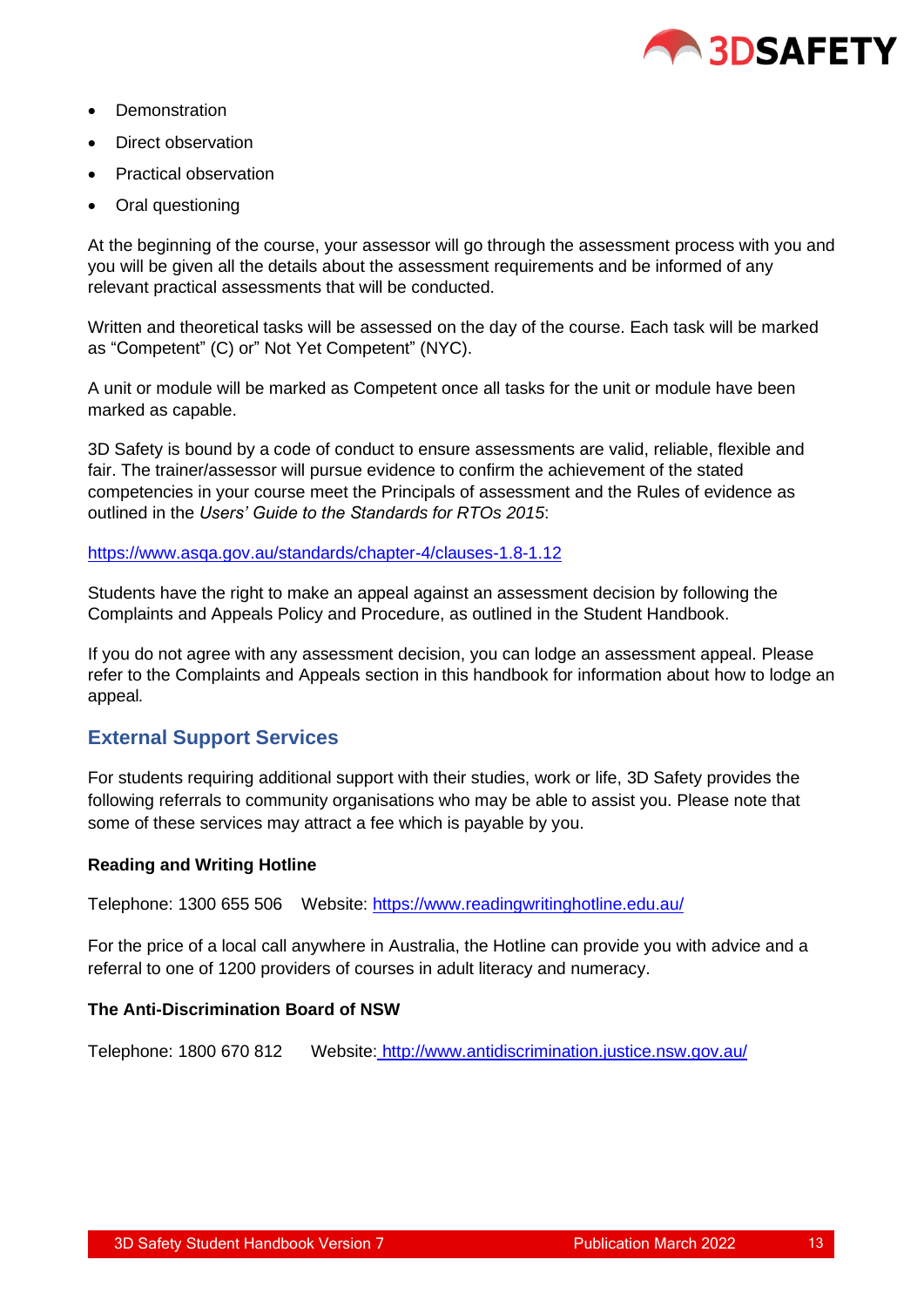

The Anti-Discrimination Board can resolve individual complaints about discrimination, sexual harassment and racial and religious vilification by offering a conciliation process that is confidential, impartial, free, and simple.

#### **Legal Aid New South Wales**

Telephone: 1300 888 529 Website: [http://www.legalaid.nsw.gov.au](http://www.legalaid.nsw.gov.au/)

NSW Legal Aid helps people with their legal problems and focuses on helping and protecting the rights of socially and economically disadvantaged people. Legal Aid can help in the areas of criminal law, family law and some civil law matters. Legal representation is subject to policy guidelines and means tests in most cases. They have lawyers in offices in most major metropolitan and country regions.

#### **Lifeline**

Telephone: 13 11 14

Anyone can call Lifeline. The service offers a counselling service that respects everyone's right to be heard, understood and cared for. They also provide information about other support services that are available in communities around Australia. If you feel that you might need telephone counselling, you can call about anything that might be troubling you.

#### **Fair Work Australia**

Telephone: 1300 799 675 Website:<https://www.fwc.gov.au/>

Fair Work Australia is the national workplace relations tribunal. It is an independent body with the power to carry out a range of functions relating to minimum wages, employment conditions, termination of employment and other workplace matters.

# <span id="page-13-0"></span>**Student Feedback**

Your feedback is important to us and assists in ensuring that our services meet your needs. We use feedback from students and employers to contribute to our continuous improvement processes, so we are always striving to do better.

All students and employers will be provided with a Quality Indicator Survey issued by the National Centre for Vocational Education and Research (NCVER). Please help us by completing the surveys that are provided to you by your trainer/assessor.

#### <span id="page-13-1"></span>**Access to your Records**

You may access or obtain a copy of the records that 3D Safety holds about you at any time. This includes personal information and records of participation and progress.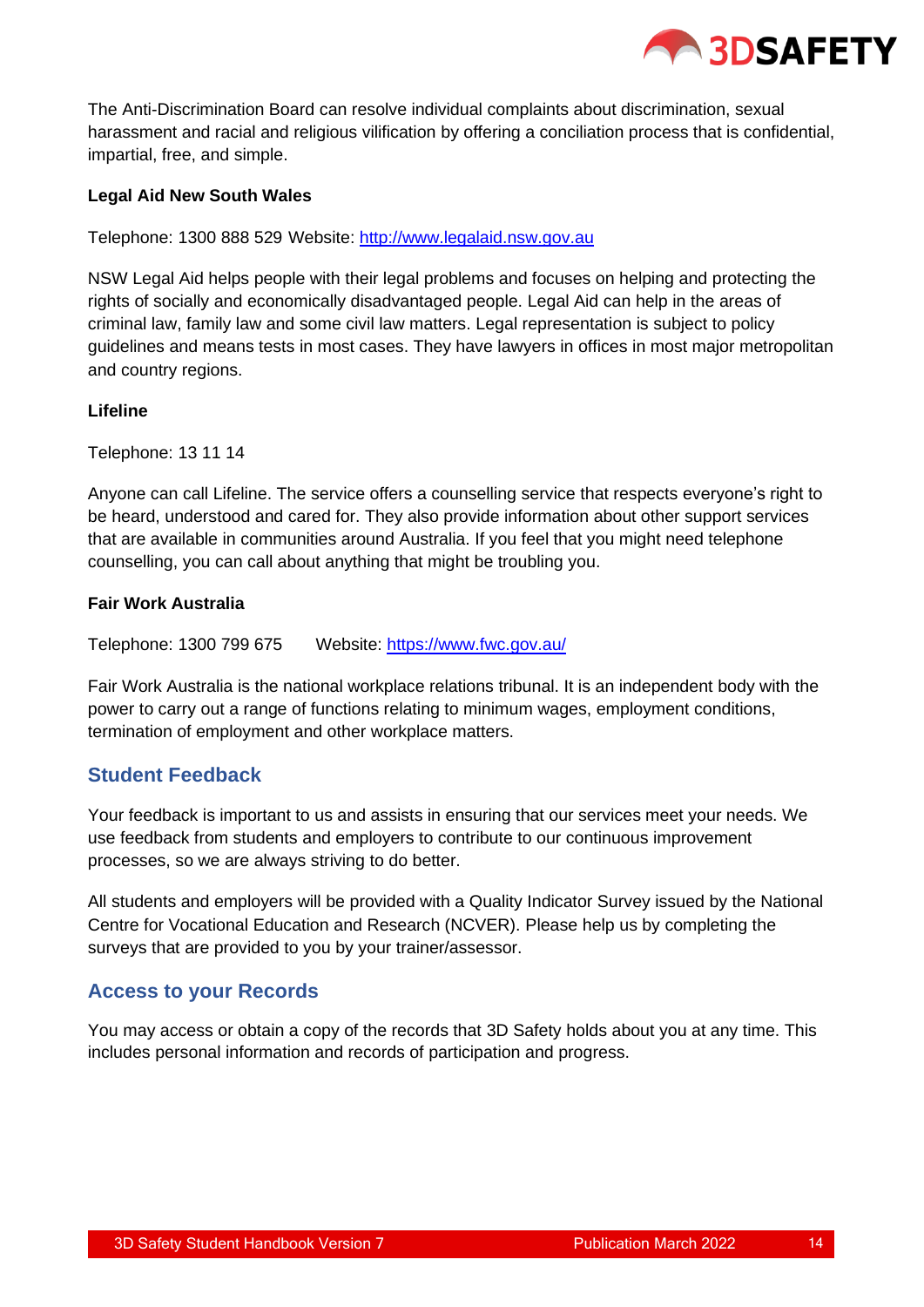

If you want to access or obtain a copy of records, you must make a request in writing to the Manager Director using the Access to Records Request Form outlining which records you wish to access.

# <span id="page-14-0"></span>**Notifying you if Things Change**

As an RTO under the VET Quality Framework, we must notify you promptly if there are any changes to our RTO, the course, or the arrangements for training and assessment. Please make sure we always have your most current home address, email address and mobile number on file so we can notify you of any changes if applicable.

Depending on the type of change, we may send a letter to your home address or send you an email. You can let us know of any changes to your details by using the Change of Details Form that is available on request.

# **National VET Regulator Act 2011**

As a student in Australia's vocational education and training (VET) sector, you should expect highquality training in your area of interest, leading to a qualification that improves your prospects of gaining the job you want or provides a pathway to further study.

As an RTO registered with the Australian Skills Quality Authority, we are required to comply with the National VET Regulator Act 2011. This involves meeting a series of Standards that ensure that the training and assessment and support services are provided to you in accordance with nationally mandated standards.

# <span id="page-14-1"></span>**Privacy Policy**

3D Safety considers student privacy to be of utmost importance and meets its legal and ethical requirements regarding the collection, storage and disclosure of the personal information it holds regarding individuals.

#### **Privacy Principles**

Personal information is collected from individuals in order that 3D Safety can carry out its business functions. 3D Safety only collects and stores information that is directly related to its business purposes and legal requirements of providing nationally recognised training and assessment.

In collecting personal information, 3D Safety complies with the requirements set out in the Privacy Act 1988 and the relevant privacy legislation and regulations of the states and territories in which the RTO operates.

This means 3D Safety ensures each individual:

- Knows why their information is being collected, how it will be used and who it will be disclosed to.
- Is able to access their personal information upon request.
- Does not receive unwanted direct marketing.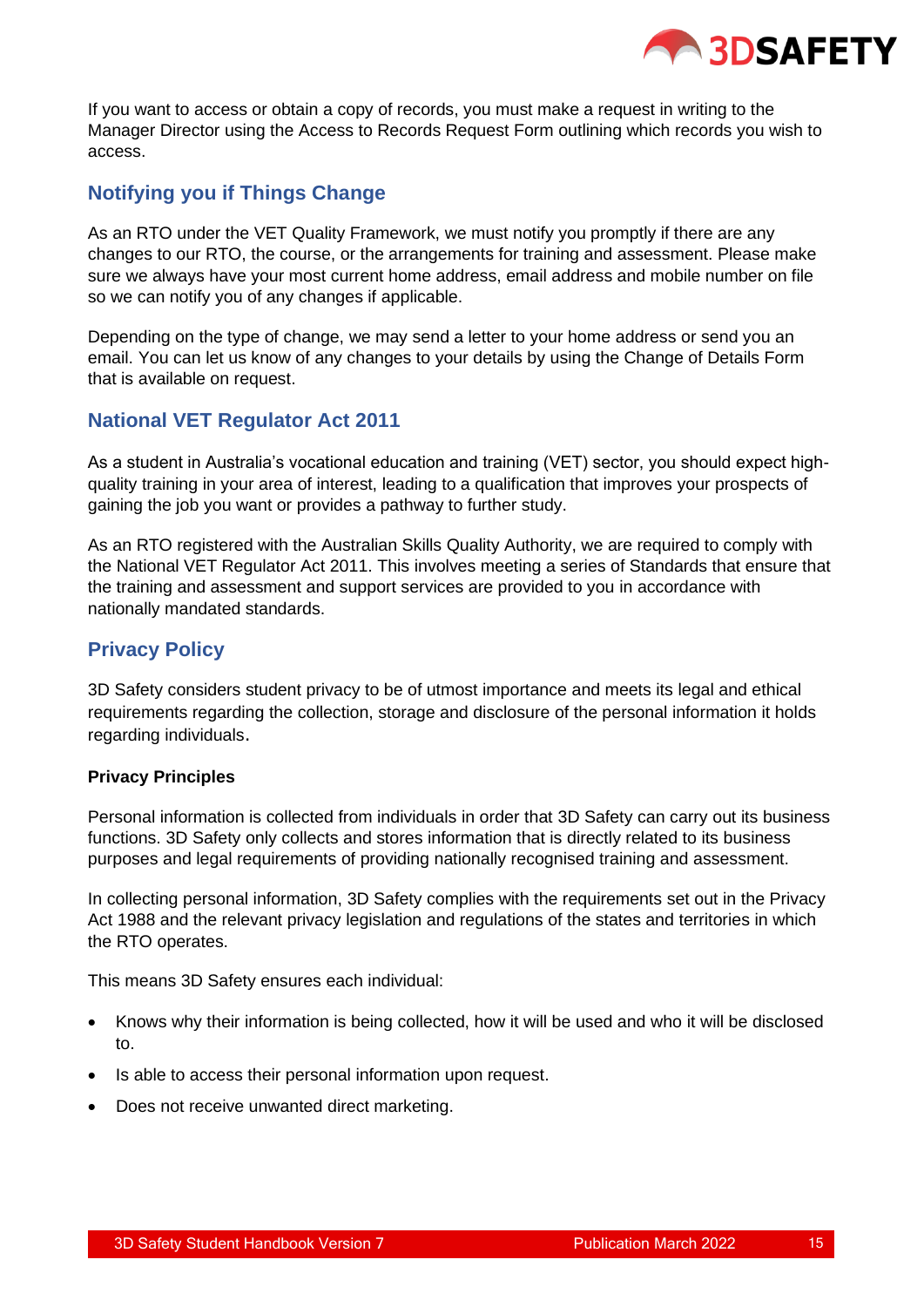

- Can ask for personal information that is incorrect to be corrected.
- Can make a complaint about 3D Safety if you consider that your personal information has been mishandled.

# <span id="page-15-0"></span>**Collection of Information**

In general, personal information will be collected through course application and/or enrolment forms, training records, assessment records and online forms and submissions

The types of personal information collected include:

- Personal details
- Contact details
- Employment information where relevant
- Academic history
- Statistical information about your prior education, schooling.
- Training, participation and assessment information
- Fee and payment information

#### <span id="page-15-1"></span>**Storage and Use of Information**

3D Safety will store all records containing personal information securely and take all reasonable security measures to protect the information collected from unauthorised access, misuse or disclosure. Personal information will be retained in a locked filing cabinet, in a secure location. Electronic data is retained on our secure online system, which only authorised staff have access to.

3D Safety is required to retain your personal details for a period of 30 years from the date your enrolment has been completed, as required by the National Vocational Education and Training Regulator Act 2011.

Individual assessment records are retained for 6 months post completion of the course. All paper documents will then be destroyed securely and appropriately, as per the Australian Privacy Principals (effective from March 2014)

The personal information held by individuals will only be used to enable efficient student administration, provide information about training opportunities, and to maintain accurate and detailed student records of course participation, progress and outcomes.

#### <span id="page-15-2"></span>**Disclosure of Information**

The personal information about students enrolled in a course with 3D Safety may be shared with the Australian Government and designated authorities, such as ASQA (the RTO's registering body), and the National Centre for Vocational Education Research (NCVER). This includes personal details, contact details, course enrolment information, unit outcomes, AQF certification and statement issuance and information about training participation and progress.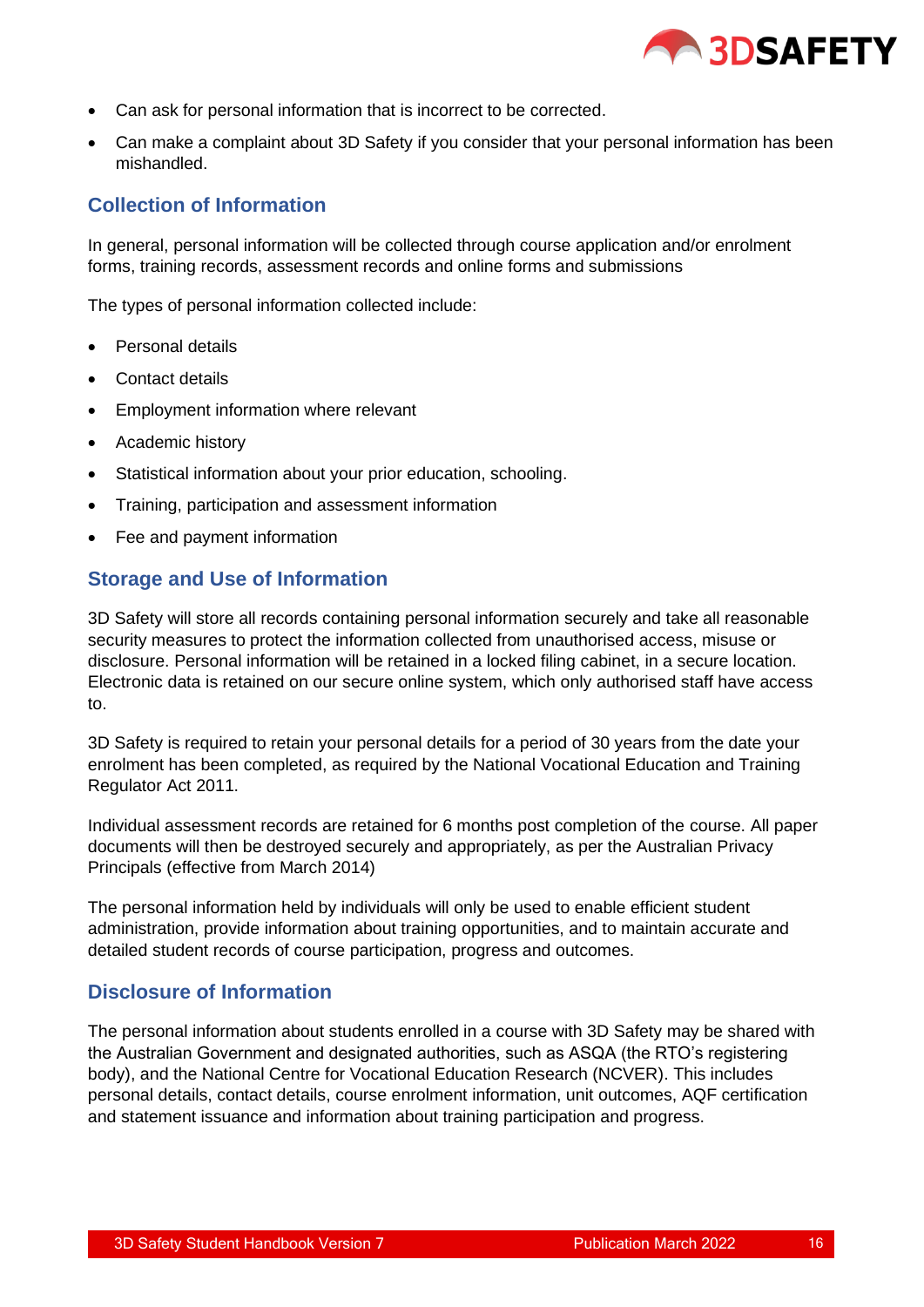

3D Safety will not disclose an individual's personal information to another person or organisation unless:

- They are aware that information of that kind is usually passed to that person or organisation
- The individual has given written consent
- 3D Safety believes on reasonable grounds that the disclosure is necessary to prevent or lessen a serious threat to the life or health of the individual concerned or another person
- The disclosure is required or authorised by, or under, law.

# <span id="page-16-0"></span>**Access to Records**

 Individuals have the right to access or obtain a copy of the information that 3D Safety holds about them including personal details, contact details and information relating to course participation, progress and AQF certification and statements of attainment issued.

Requests to access or obtain a copy of the records held about an individual must be made by contacting our office using the Request to Access Records Form. The individual must prove their identity to be able to access their records.

There is no charge for an individual to access the records that 3D Safety holds about them; however, there may be a charge for any copies made.

Arrangements will be made within 7 days for the individual to access their records.

# <span id="page-16-1"></span>**Fees, Charges and Refunds**

Prospective and current students are advised of the fees associated with a course on request. In compliance with Clause 5.3 of the Standards, this is provided prior to enrolment or commencement of training, whichever is first. This does not apply to employer paid training.

Public or individual students are required to have payment in full prior to course commencement. No course fees over \$1500 are taken in advance. Corporate clients are required to issue a Company Purchase Order to secure their positions. Payment terms are strictly 30 days from the date of the invoice.

Fee information includes:

- All relevant fee information including fees that must be paid and payment terms
- Deposits and refund information and conditions relating to these
- The learner's rights as a consumer including any cooling off period (if applicable)
- Refund information as outlined in the Student Handbook.

#### **Payment Methods**

3D Safety accepts payment for fees using:

• Credit Card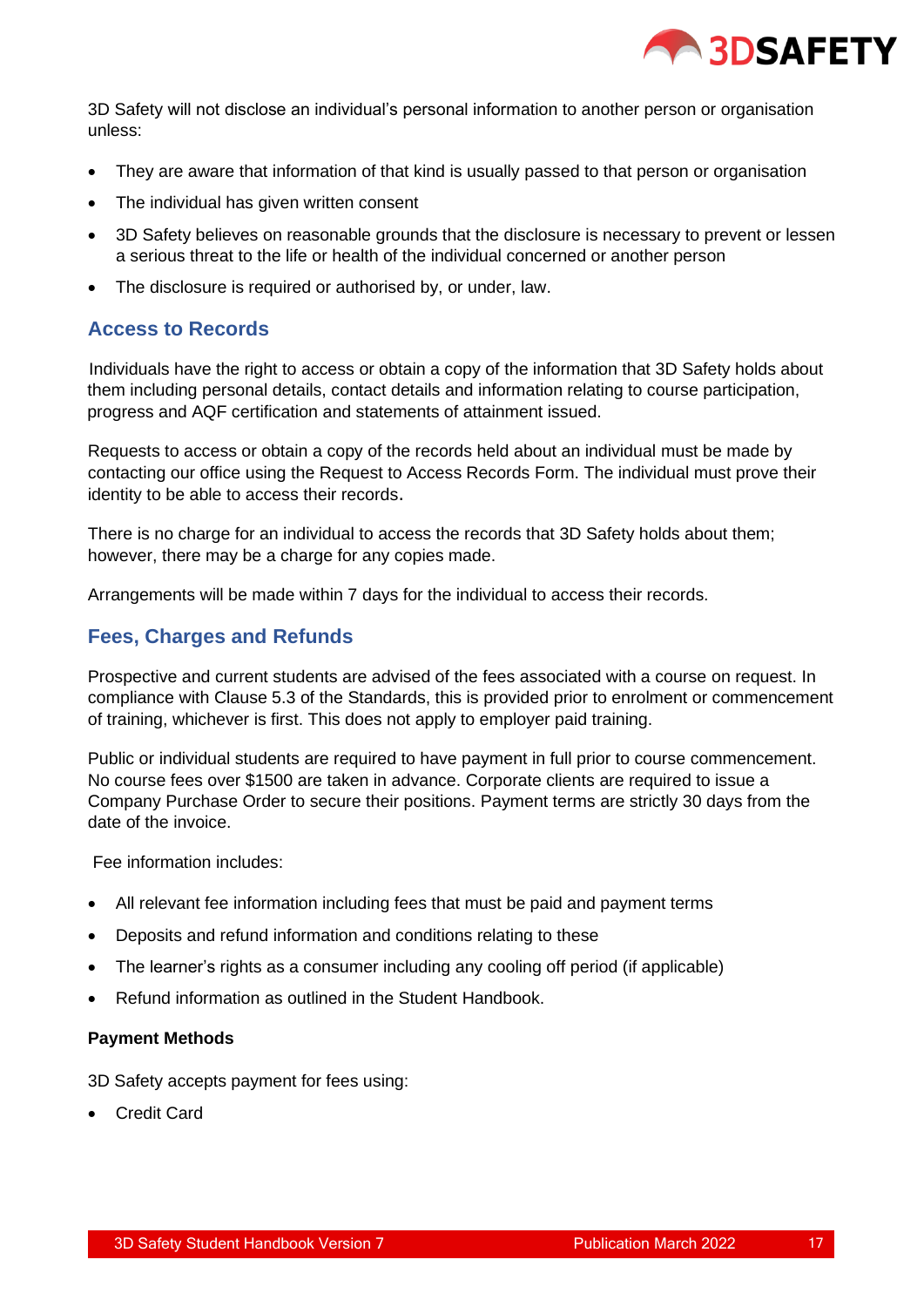

• Electronic Fund Transfer (account details available on request)

# <span id="page-17-0"></span>**Inclusions in Course Fees**

Unless otherwise specified, course fees include all the training and assessment required for students to achieve the qualification or course in which they are enrolling.

No GST applies to Nationally Recognised training.

Course fees include one copy of the required text books and learning materials for each student.

# <span id="page-17-1"></span>**Recognition of Prior Learning (RPL)**

In accordance with the Standards for Registered Training Organisations, 3D Safety provides the opportunity for learners to apply for Recognition of Prior Learning. Students will be provided with a quote based on units to be assessed via RPL.

Students applying for RPL must complete an application/kit which is available from 3D Safety upon request.

#### <span id="page-17-2"></span>**Refunds**

<span id="page-17-3"></span>The following principles underpin this policy:

- a) Details of 3DSS Refund Policy are to be publicly available
- b) Payment of all refunds are made within two weeks (14 days) of application for refund
- c) With regard to all withdrawals, prior to processing refund applications, 3DSS will firstly encourage the client to continue with their enrolment by providing the client with additional learning support or defer the course to a later date
- d) Written notification of withdrawal from a course must be provided by a client to apply for a refund of a course. This may be via letter or email
- e) There is no refund applicable where a client has commenced their course/unit of study
- f) There is no refund to participants who do not obtain their qualification after assessment
- g) 3DSS does not accept liability for loss or damage suffered in the event of withdrawal from a course by a client
- h) 3DSS provides a full refund to all clients, should there be a need for 3DSS to cancel a course. In the first instance 3DSS will (where possible) provide an opportunity for the client to attend another scheduled course
- i) If 3DSS cancels a course, clients do not have to apply for a refund, 3DSS will process the refunds automatically
- j) Refunds are granted based on the information in the table below.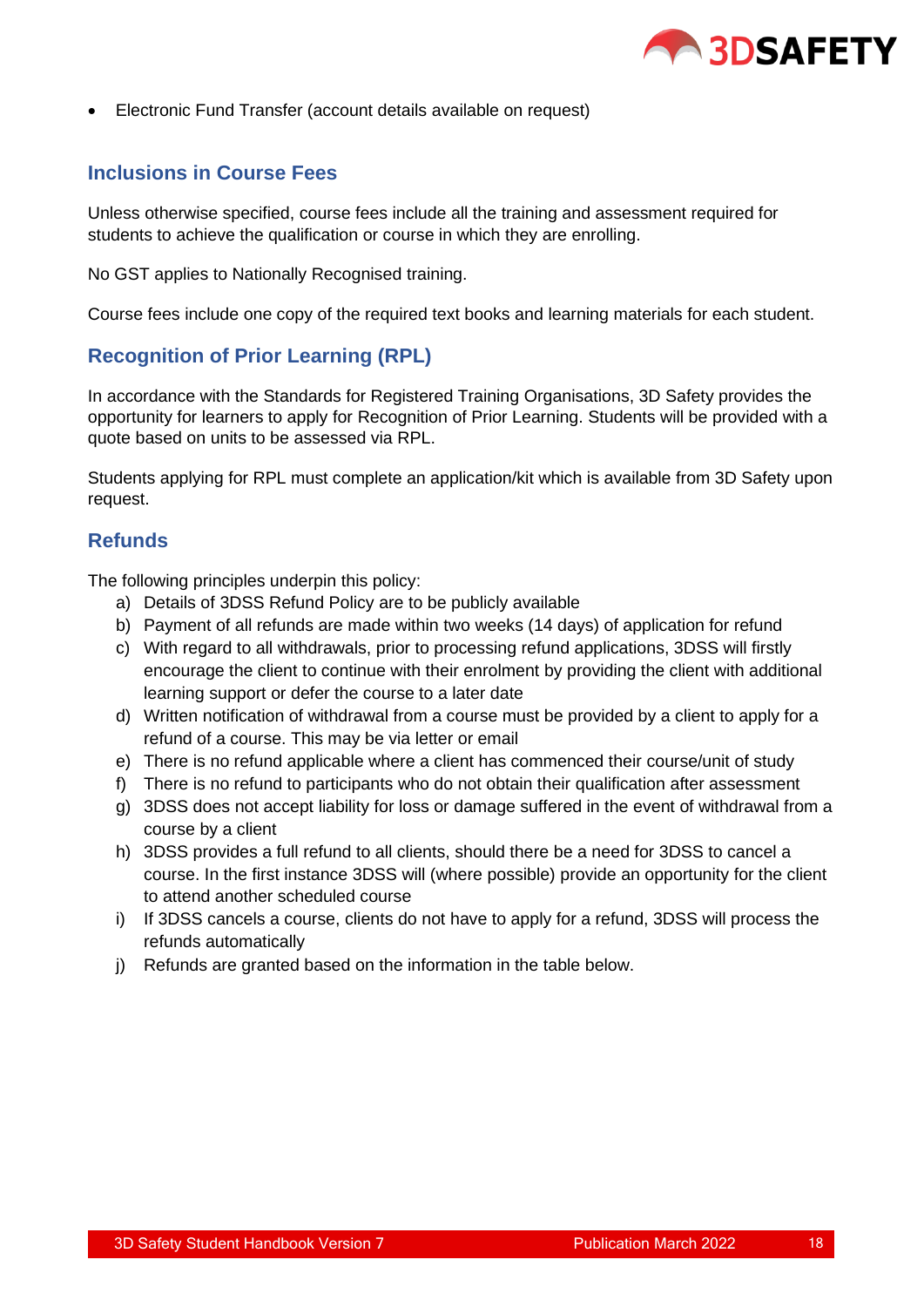

| <b>Reason for Refund</b> | <b>Notification requirements</b> | <b>Refund</b>                |
|--------------------------|----------------------------------|------------------------------|
| <b>Client withdraws</b>  | Cancellation more than 7         | Full refund or reschedule of |
|                          | days before course               | course, no additional fees   |
|                          |                                  | charged                      |
| Client withdraws         | Cancellation less than 7 days    | No refund, may be            |
|                          | but more than 48 hours           | rescheduled at no additional |
|                          | before course                    | charge                       |
| Client withdraws         | Cancellation less than 48        | No refund and no transfer    |
|                          | hours before course              | available                    |
| Course cancelled by 3DSS |                                  | Full refund or reschedule of |
|                          |                                  | course, no additional fees   |
|                          |                                  | charged                      |

# **Complaints and Appeals**

The purpose of complaints, appeals and reassessment process is to outline 3D Safety approach to managing dissatisfaction, formal complaints and appeals of students, clients, staff and other members of the community.

3D Safety provides a transparent approach for all complaints and appeals to be addressed in a fair, efficient and confidential manner.

3D Safety responds to all allegations involving the conduct of:

- The RTO, its trainers/assessors and other staff
- Any third-party providing Services on behalf of 3D Safety
- Any student or client of 3D Safety

Complaints may be made in relation to any of 3D Safety and activities such as:

- The application and enrolment process
- Marketing information
- The quality of training and assessment provided
- Training and assessment matters, including student development, student support and assessment requirements
- The way someone has been treated
- The actions of another student

Appeals should be made to request that a decision made by 3D Safety is reviewed. Decisions may have been about: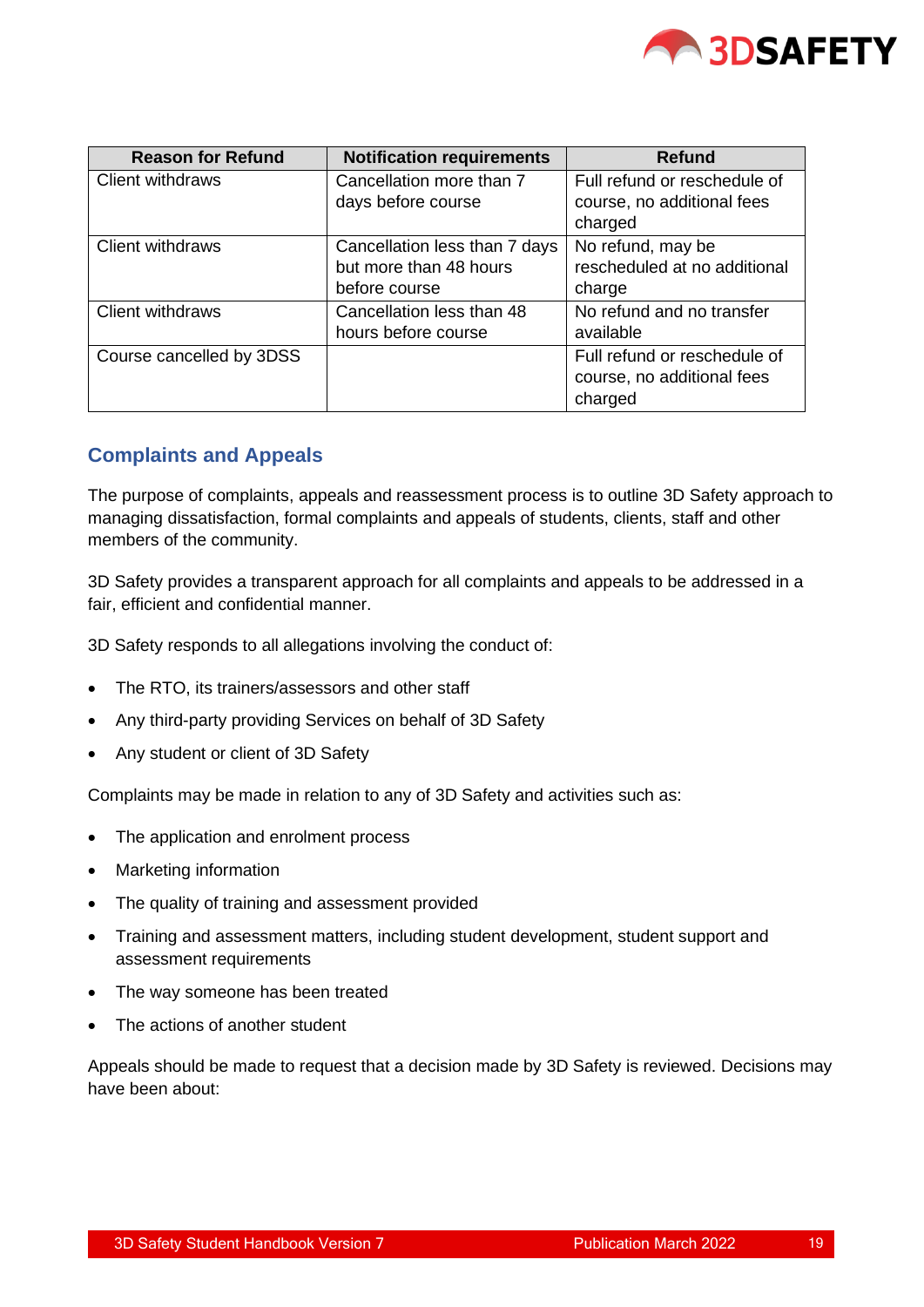

- Course admissions
- Refund assessments
- Response to a complaint
- Assessment outcomes/results
- Other general decisions made by 3D Safety

3D Safety is committed to developing procedurally fair complaints and appeals process that is carried out free from bias.

3D Safety ensures that complaints and appeals:

- Are responded to in a consistent and transparent manner
- Are responded to promptly, objectively, with sensitivity and confidentiality
- Are able to be made at no cost to the individual
- Are used as an opportunity to identify potential causes of the complaint or appeal and take actions to prevent the issues from recurring as well as identifying any areas for improvement

3D Safety will inform all persons or parties involved in any allegations made of the nature of the complaint or appeal as well as providing them with an opportunity to present their side of the matter.

- 3D Safety will maintain a record of all complaints and appeals and their outcomes on the Complaints and Appeals Register, which will be securely stored according to the Privacy Policy and Procedures.
- Nothing in this policy and procedure limits the rights of an individual to act under Australia's Consumer Protection laws and it does not circumscribe an individual's rights to pursue other legal remedies.
- 3D Safety will keep all records in relation to complaints and appeals and their outcomes according to the Privacy Policy and Procedures.

# <span id="page-19-0"></span>**Procedure for Complaints or Appeals**

- Complaints about a specific incident should be made within seven (7) of the incident occurring and appeals must be made within thirty (30) calendar days of the original decision being made.
- Complaints and appeals should be made in writing using the Complaints and Appeals Form and directed to 3D Safety Services Head Office at 27 Sir Joseph Banks Street, Botany, NSW 2019 attention to the Manager Director.

When making a complaint or appeal, provide as much information as possible to enable 3D Safety to investigate and determine an appropriate solution. This should include:

- The issue you are complaining about or the decision you are appealing describe what happened and how it affected you.
- Any evidence you have to support your complaint or appeal.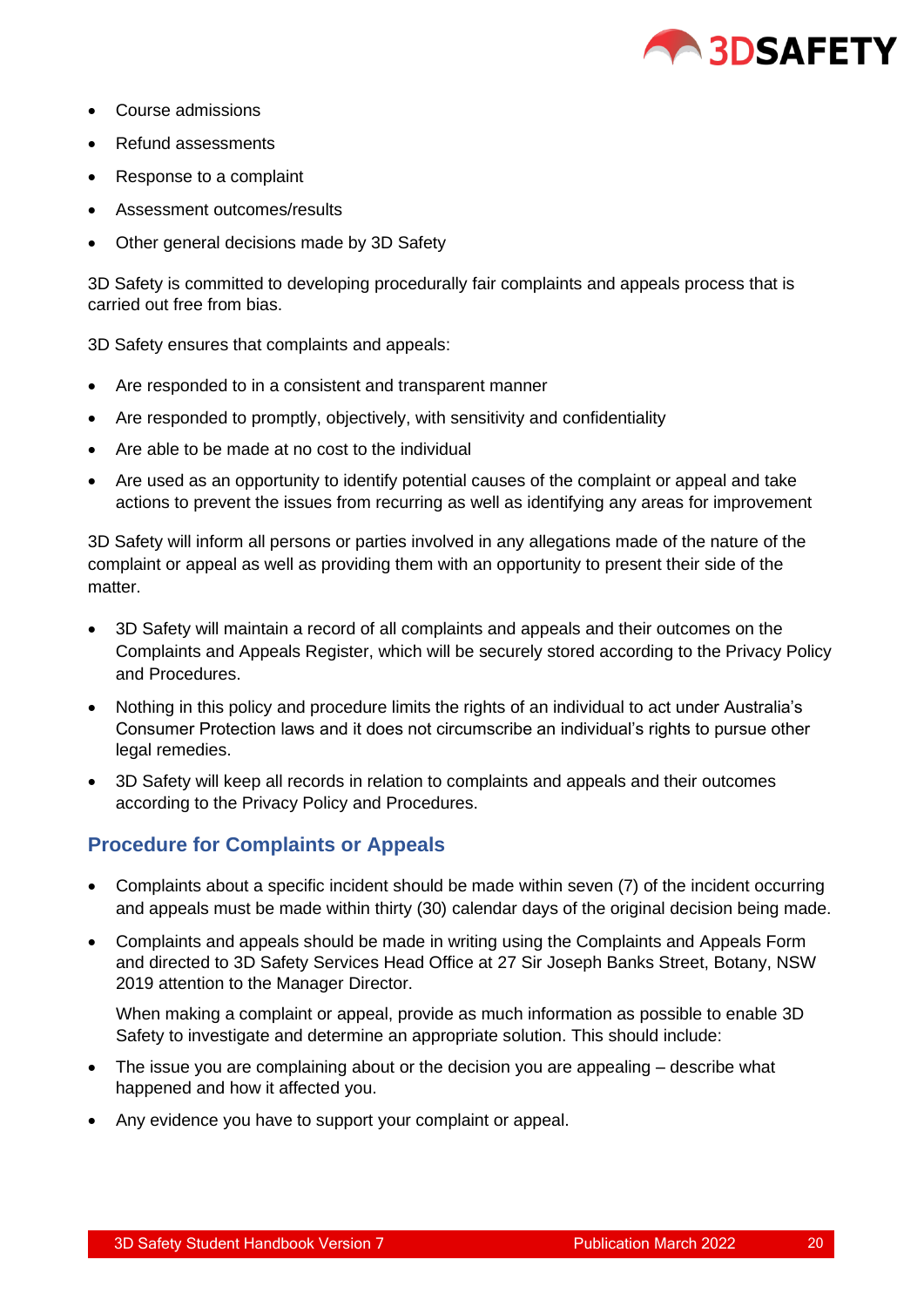

- Details about the steps you have already taken to resolve the issue.
- Suggestions about how the matter might be resolved.
- Your complaint or appeal will be acknowledged in writing.
- The Manager Director of 3D Safety will be involved in resolving complaints and appeals as outlined in the procedures.
- Where a complaint or appeal involves another individual or organisation, they will be given the opportunity to respond to any allegations made.
- Complaints and appeals where possible will be finalised within fourteen (14) calendar days unless there is a significant reason for the matter to take longer. In matters where additional time is needed, the complainant or appellant will be advised in writing of the reasons.

# <span id="page-20-0"></span>**Independent Parties**

- 3D Safety acknowledges the need for an appropriate independent party to be appointed to review a matter where this is requested by the complainant and the internal processes have failed to resolve the matter. Costs associated with independent parties to review a matter must be covered by the complainant unless the decision to include an independent party was made by 3D Safety.
- 3D Safety will provide complete cooperation with the external mediator investigating the complaint/appeal and will be bound by the recommendations arising out of this process.
- The Manager Director will ensure that any recommendations made are implemented within thirty (30) days of being notified of the recommendations. The complainant will also be formally notified in writing of the outcome of the mediation.

# <span id="page-20-1"></span>**External Complaint Avenues**

Complaints can also be made via the following avenues:

#### **National Training Complaints Hotline:**

The National Training Complaints Hotline is a national service for consumers to register complaints concerning vocational education and training. The service refers consumers to the appropriate agency/authority/jurisdiction to assist with their complaint. Consumers can register a complaint with the National Training Complaints Hotline by:

- Phone**:** 13 38 73, Monday–Friday, from 8 am to 6 pm nationally.
- Online Form: https://www.dese.gov.au/national-training-complaints-hotline/national-trainingand-complaints-hotline-complaints-form

For more information about the National Training Complaints Hotline, refer to the following website:

https://www.dese.gov.au/national-training-complaints-hotline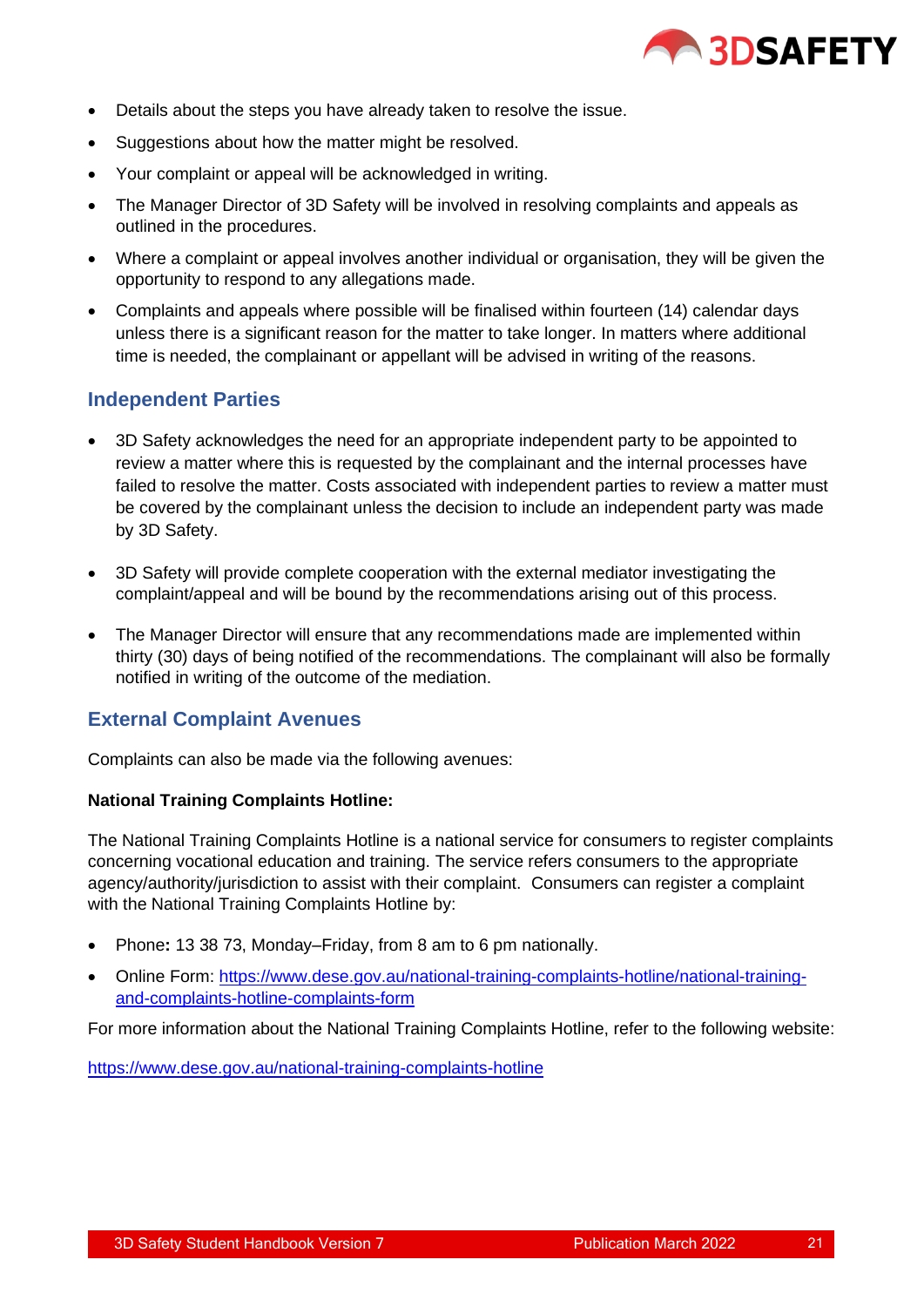

#### **Australian Skills Quality Authority (ASQA)**

Complainants may also complain to 3D Safety's RTO's registering body: Australian Skills Quality Authority (ASQA). However, ASQA will only use the information you provide to inform its regulatory approach and will not contact us on your behalf or act as your advocate.

- To make a complaint to ASQA please refer to information here: https://asqaconnect.asqa.gov.au/
- To complain you can call ASQA's info line on 1300 701 801.

# <span id="page-21-0"></span>**AQF Certification (Issuing of your qualification)**

In accordance with the Standards, 3D Safety issues AQF certification documentation to students who have been assessed as meeting the requirements of a unit, module, qualification or course as specified in the relevant Training Package.

All AQF certification documents issued by 3D Safety will meet the requirements of the Standards as well as the requirements of the AQF Qualifications Issuance Policy.

Certification documents will be issued within 30 days of the student being assessed as meeting the requirements of the Course, providing that all fees the student owes for the Course have been paid in full.

To prevent fraudulent reproductions of its certification documents 3D Safety retains a register of AQF qualifications it is authorised to issue and of all qualifications issued.

3D Safety retains records of AQF certification documentation issued for a period of 30 years and reports the AQF Qualifications issued to ASQA on a regular basis as required by ASQA.

3D Safety will not issue AQF certification documentation to an individual without being in receipt of a verified Student Identifier for that individual unless an exemption applies under the Student Identifiers Act 2014.

3D Safety will not include Student identifiers on a Statement of Attainment or a Testamur.

# <span id="page-21-1"></span>**Legislative Requirements**

3D Safety is required to operate within the law.

- National Vocational Education and Training Regulator Act 2011
- Standards for Registered Training Organisations (RTOs) 2015
- Workplace Health and Safety Act 2011 (NSW)
- Anti-Discrimination Act 1977
- Privacy and Personal Information Protection Act 1998
- Australian Privacy Principals
- Fair Trading Act 1987